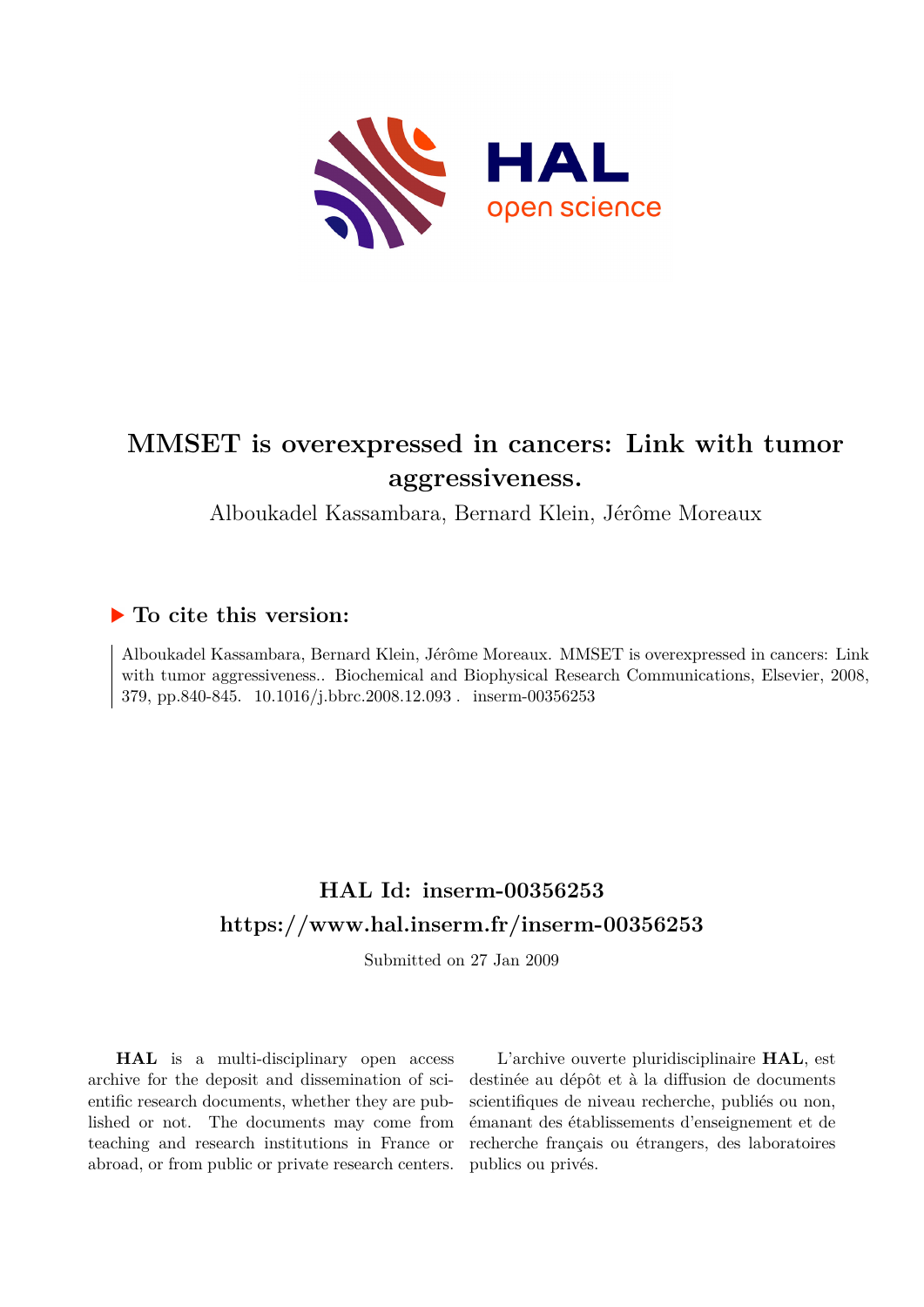# **MMSET is overexpressed in cancers: link with tumor aggressiveness**

Alboukadel Kassambara‡ , Bernard Klein\*‡†, Jérome Moreaux\*‡

\* CHU Montpellier, Institute of Research in Biotherapy, Montpellier, FRANCE;

‡ INSERM, U847, Montpellier, F-34197 France;

† Université MONTPELLIER1, UFR Médecine, Montpellier, France;

| Corresponding author: | Pr. Bernard KLEIN                                    |
|-----------------------|------------------------------------------------------|
|                       | Director of INSERM U847                              |
|                       | Institute of Research in Biotherapy CHU Montpellier, |
|                       | Av Augustin Fliche                                   |
|                       | 34285 Montpellier cedex, FRANCE                      |
|                       | Tel 33-(0)467337888                                  |
|                       | Fax 33-(0)467337905                                  |
|                       | Mail: bernard.klein@montp.inserm.fr                  |
|                       | http://irb.chu-montpellier.fr/index.htm              |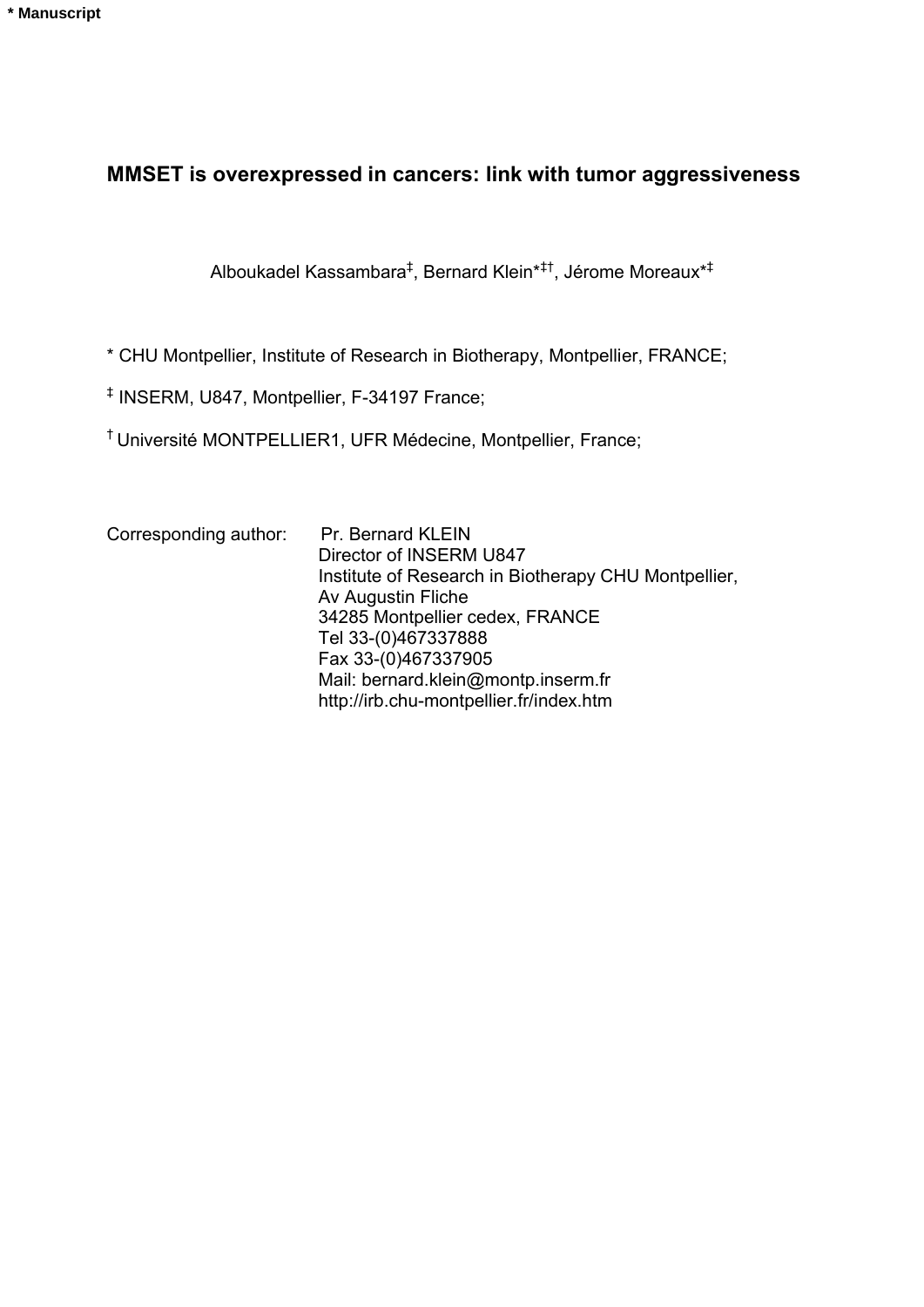#### **Abstract:**

MMSET is expressed ubiquitously in early development and its deletion is associated with the malformation syndrome called Wolf-hirschhorn syndrome. It is involved in the t(4;14)(p16;q32) chromosomal translocation, which is the second most common translocation in multiple myeloma (MM) and is associated with the worst prognosis. MMSET expression has been shown to promote cellular adhesion, clonogenic growth and tumorigenicity in multiple myeloma. MMSET expression has been recently shown to increase with ascending tumor proliferation activity in glioblastoma multiforme. These data demonstrate that MMSET could be implicated in tumor emergence and/or progression. Therefore we compared the expression of MMSET in 40 human tumor types – brain, epithelial, lymphoid – to that of their normal tissue counterparts using publicly available gene expression data, including the Oncomine Cancer Microarray database. We found significant overexpression of *MMSET*  in 15 cancers compared to their normal counterparts. Furthermore MMSET is associated with tumor aggressiveness or prognosis in many types of these aforementioned cancers.

Taken together, these data suggest that MMSET potentially acts as a pathogenic agent in many cancers. The identification of the targets of MMSET and their role in cell growth and survival will be key to understand how MMSET is associated with tumor development.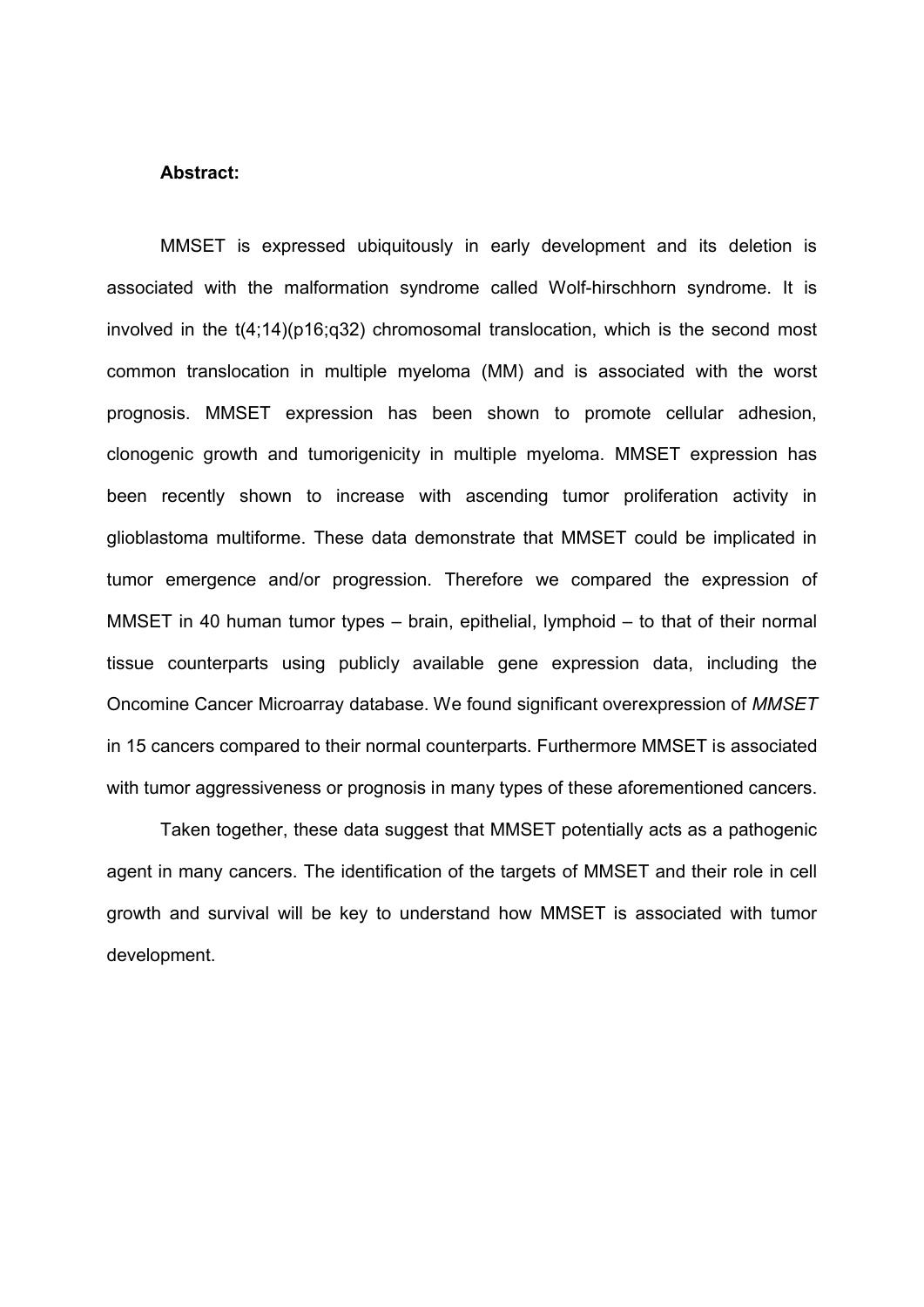### **Introduction**

MMSET gene is expressed ubiquitously in early development. The Wolfhirschhorn syndrome is a malformation syndrome associated with a homizygous deletion of the distal short arm of chromosome 4 containing MMSET gene[1].

The *MMSET* gene is involved in the t(4;14)(p16;q32) chromosomal translocation, which is the most common translocation in multiple myeloma (MM) – occurring in 15% of newly-diagnosed patients – and is associated with poor prognosis [1; 2; 3]. The  $t(4;14)$ translocation dysregulates both *MMSET* and *FGFR3* genes that are closely located on chromosome 4p16. FGFR3 has oncogenic activity in vitro and in vivo, but approximately one-third of MM tumors harboring t(4;14) translocation lacks *FGFR3* expression, whereas an overexpression of *MMSET* is a universal characteristic of t(4;14) cases[3; 4; 5]. Furthermore, the poor prognosis of t(4;14) is independent of FGFR3 expression. These data suggest that activation of MMSET, not FGFR3, may be the critical transforming event of this recurrent translocation[1; 3; 5].

*MMSET* gene encodes for three isoforms including MMSET type I (647 aa) and type II (1365 aa) as a result of alternative splicing, and a 584 aa protein, known as RE-IIB (response element II-binding protein) translated from a second transcription initiation site. MMSET isoforms share various conserved protein domains suggesting a role in DNA-binding and chromatin modification, including PWWP domains, an HMG domain, PHD zinc fingers, and a C-terminal SET domain characteristic of histone methyltransferases[1].

The biological role of MMSET in MM disease is still poorly understood. A direct evidence shows that MMSET expression contributes to cellular adhesion, clonogenic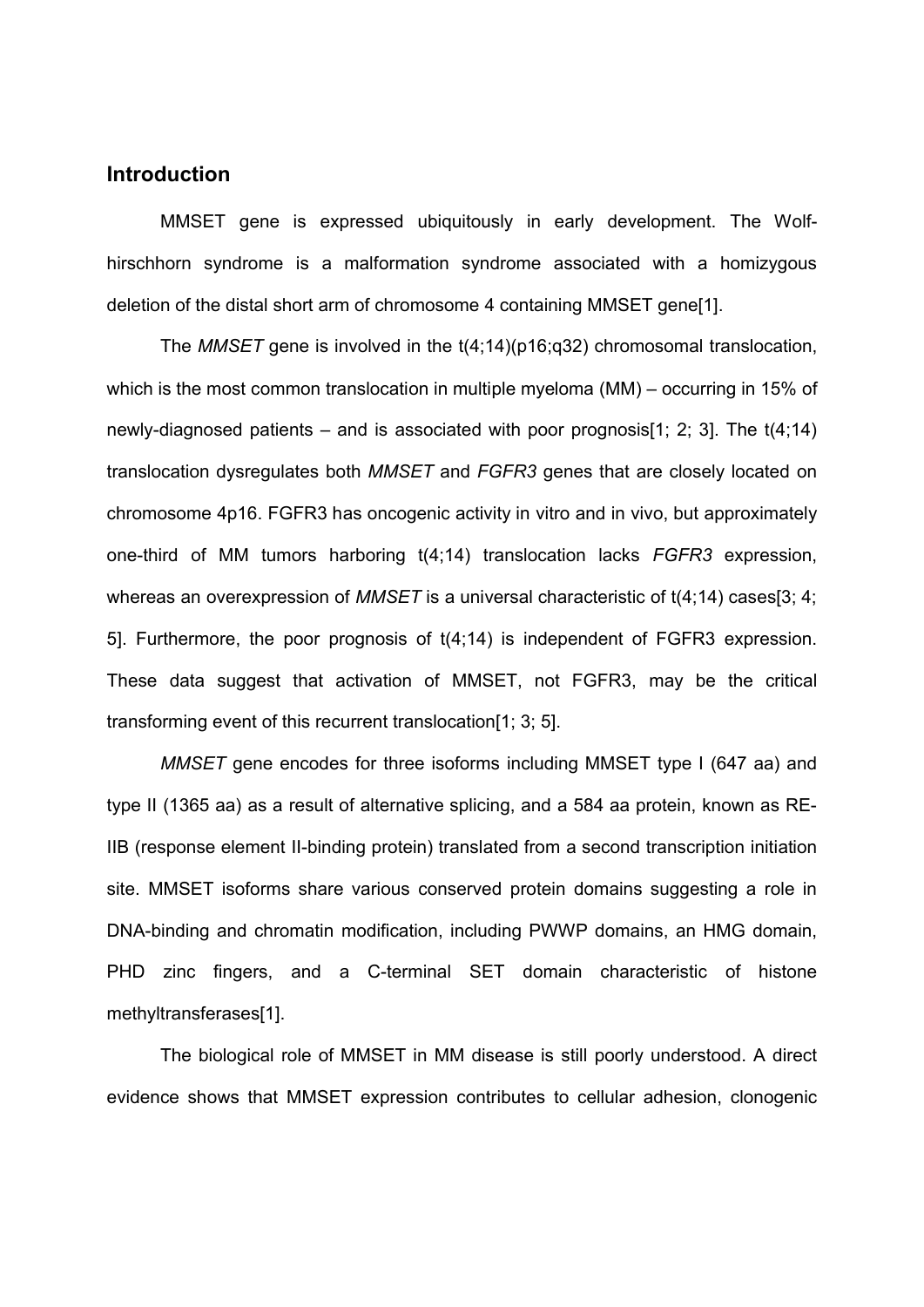growth and tumorigenicity in multiple myeloma [1]. MMSET contains a SET domain that is found in many histone methyltransferases and determines their enzymatic activity. Histone lysine methylation promotes or prevents binding of proteins and protein complexes that drive particular regions of the genome into active transcription or repression[6]. MMSET has a transcriptional repressor activity, with increased H4K20 methylation gene and loss of histone acetylation. Consistent with this repressive activity, MMSET could form a complex with HDAC1 and HDAC2, mSin3a and the histone demethylase LSD1 suggesting that it is a component of transcription co-repressor complexes[7]. Moreover, RE-IIB (IL5 response element II-binding protein) has been recently demonstrated to repress IL-5 expression, through the histone H3-K27 hypermethylation around promoter region and H3 hypo-acetylation[8].

Collectively, these data suggest that by acting directly as a modifier of chromatin as well as through binding of other chromatin modifying enzymes, MMSET may influence gene expression and potentially acts as a pathogenic agent in MM. The identification of the targets of MMSET and their role in cell growth and survival will be key to understand how MMSET is associated with tumor development[7].

Recent study has identified an aberrant expression of *MMSET* mRNA and protein in glioblastoma multiform compared to normal brain cortex samples using proteomic approach[9]. They demonstrated that MMSET expression increased with ascending tumor proliferation activity. Furthermore, RNA interference blocking *MMSET* expression suppresses glioma cells growth[9].

These data demonstrate that MMSET could be implicated in tumor emergence and/or progression. Therefore, we focussed on *MMSET* expression in various cancers compared to their normal counterparts and in association with staging.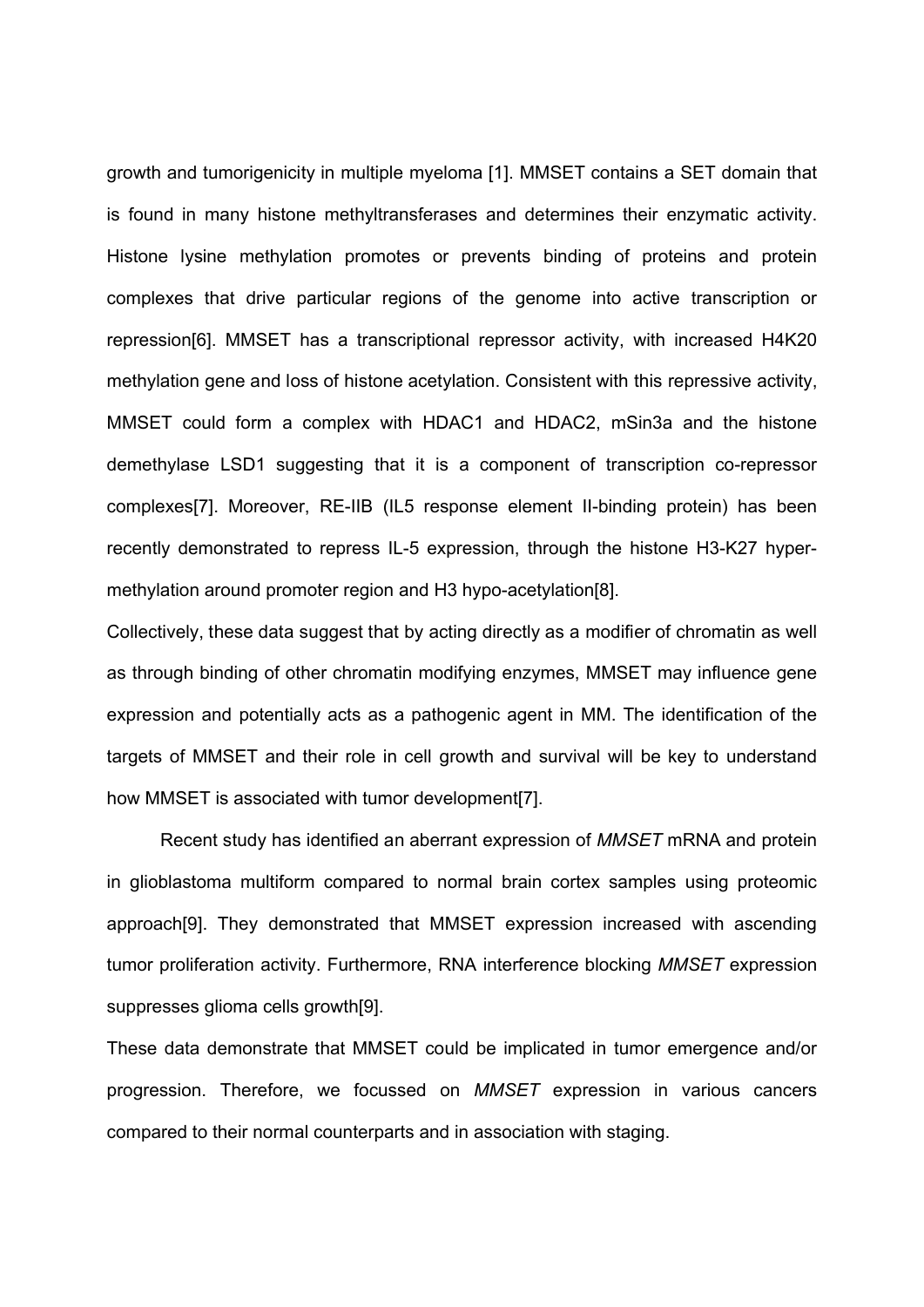### **Methods**

#### **Databases**

We used oncomine cancer microarray database ([http://www.oncomine.org\)](http://www.oncomine.org/)[10] to study gene expression of MMSET in 40 human tumor types and their normal tissue counterpart as indicated in table 1. To compare the gene expression of a tumor type to its normal counterpart, we used gene expression data from a same study with the same methodology. All data were log transformed, median centered per array, and the standard deviation was normalized to one per array[10] .

#### **Statistical analysis**

Statistical comparisons were done with Mann Whitney or student t-test.

#### **Results and discussion**

We investigated the expression of MMSET in cancer using publicly available gene expression data. The 40 tumor types investigated corresponded to 4 hematological malignancies and 36 solid tumors (Table 1). We found *MMSET* overexpression in all hematological cancers and in 12/36 solid tumors (Table 1 and Supplementary figure S1). Overexpression of *MMSET* was found in glioblastoma compared to normal brain (*P = 1.7E-14, P = .009, P = .002*)[11; 12; 13]; in hepatocellular carcinoma compared to normal liver (*P = 2.9E-7, 1.3E-6*) [14; 15]; in head and neck cancer compared to the normal (*P = .008, P = 2.7E-5*)[16; 17]; in bladder carcinoma compared to normal bladder (*P = 4.1E-11, P = 1.8E-7*)[18; 19]; in primary colon cancer compared to normal adjacent mucosa (*P = 9.5E-6*)[20]; in esophagus adenocarcinoma compared to normal esophagus (*P = .004*)[21]; in breast carcinoma compared to normal breast (*P = 3.8E-*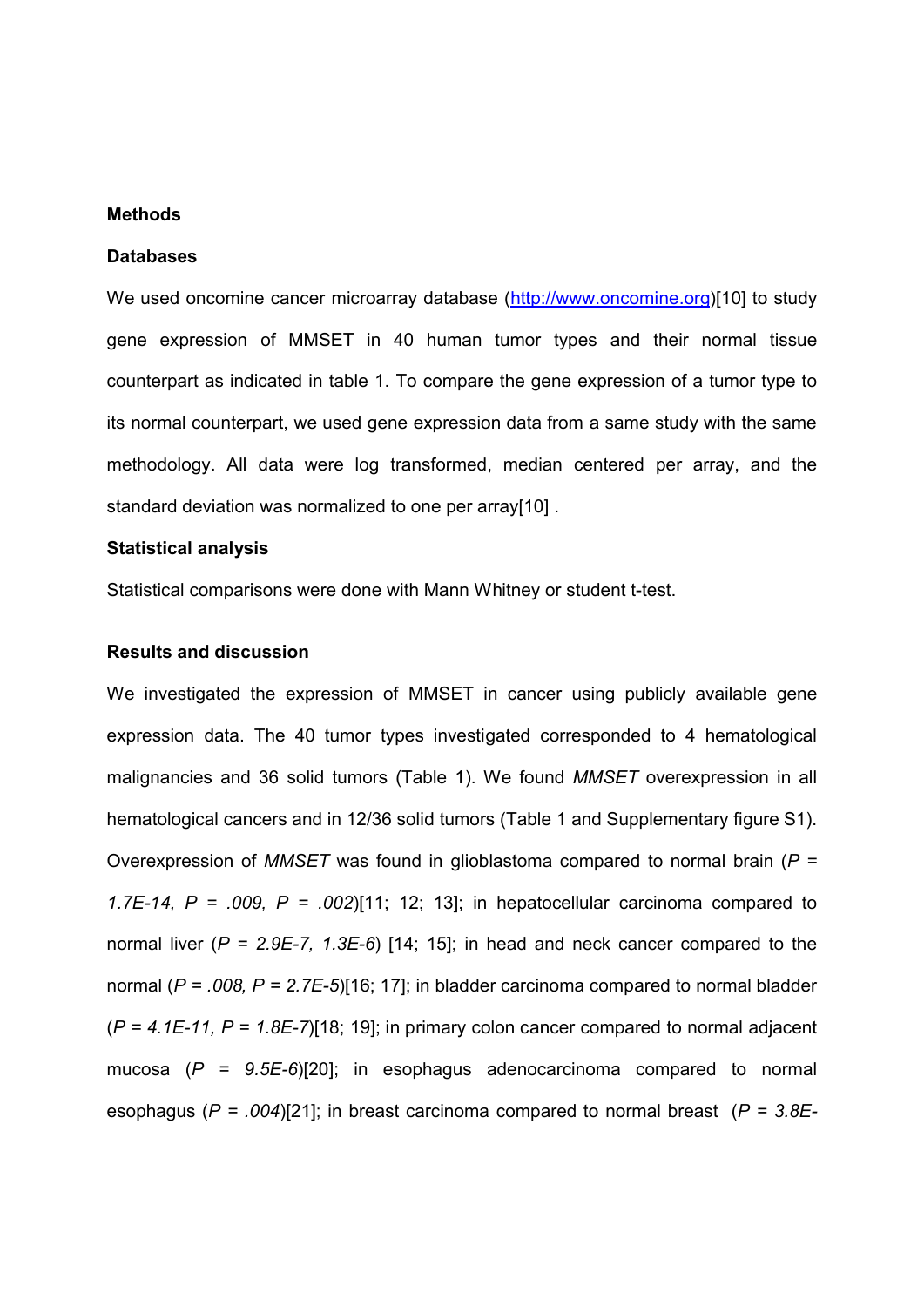*8*)[22]; in T-cell acute lymphoblastic leukemia compared to normal bone marrow (*P = 5.1E-7*)[23]; in B-cell acute lymphoblastic leukaemia compared to normal bone marrow (*P = .001*)[23]; in lung adenocarcinoma compared to normal lung *(P = .009, P = 8.4E-4, 1.7E-6)*[24; 25; 26]; in lymphoma compared to normal B-cell (*P = 3.5E-5, 7.3E-5*)[27]; in cutaneous melanoma compared to normal melanocyte ( *P = 6.46E-13, P = .01, P =.009*)[28; 29; 30]; in smoldering multiple myeloma compared to normal bone marrow (*P = 7.3E-4*)[31]; in prostate cancer compared to normal prostate (*P = 1.8E-6, P = .039, P = 5.1E-8, P = .002, P = .009, P = .006, P = .009*)[32; 33; 34; 35; 36; 37; 38]; in yolk sac tumor compared to normal testis  $(P = .003)[39]$ ; in ovarian carcinoma compared to normal ovary (*P = .002, P = 1.1E-4*)[40; 41] and in clear cell carcinoma compared to normal kidney tissue  $(P = .006)[42]$ .

*MMSET* has been shown to be highly overexpressed in MM with t(4;14), in association with poor prognosis. Thus, we looked for whether *MMSET* expression could be associated with tumor progression and prognosis. *MMSET* was significantly overexpressed in oligodendroglioma grade III compared to grade II (*P* = .009)[11] (Figure 1) in agreement with previous data[9]; in patients presenting advanced bladder carcinoma (grade II and III) compared to grade I in four independent studies *(P = 4E-6, P = .0001, P = .004, P = .008)*[19; 43; 44; 45]; *in* breast carcinoma grades II and III compared to grade I in four independent studies (*P = 2.2E-6, P = 9.1E-4, P = .014, P = .017*)[46; 47; 48; 49]; in advanced prostate carcinoma grades VII, VIII and IX compared to grade VI (P = 1.4E-4[50]; in no differentiated hepatocellular carcinoma compared to differentiated hepatocellular carcinoma (*P* = 7.2E-5)[15]; in undifferentiated compared to differentiated head and neck cancer  $(P = .002)[17]$ ; in undifferentiated compared to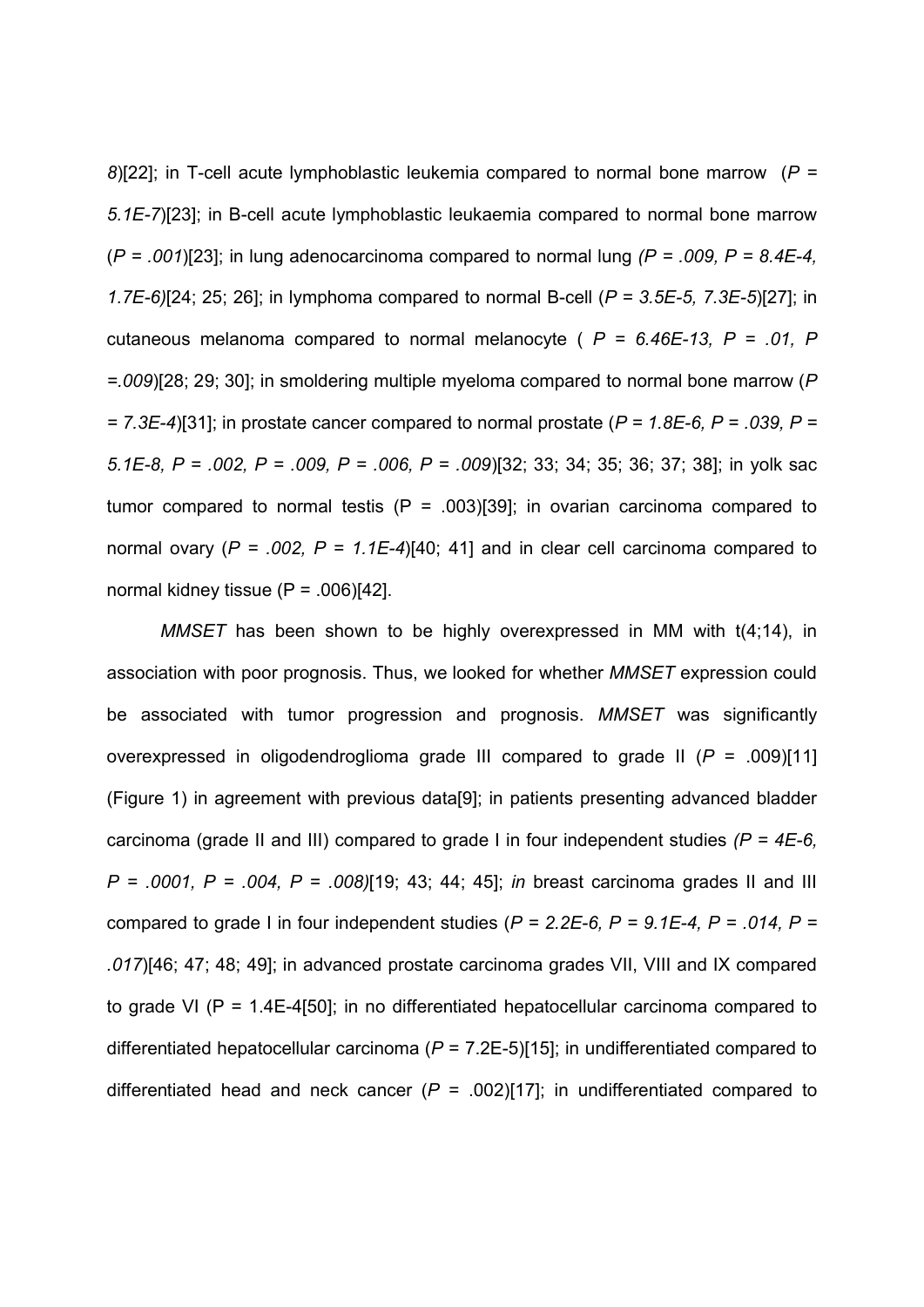differentiated cervical carcinoma[51]; in advanced papillary renal cell carcinoma stages III and IV compared to stages I and II  $(P = .0039)$ [52] (Figure 1).

Furthermore, as it has been demonstrated in MM, *MMSET* expression is associated with bad prognostic in others cancers (Figure 2). *MMSET* is overexpressed in patients with head and neck squamous cell carcinoma dead at 5 years compared to patients alive at 5 years (*P* = 1.2E-4)[53]; in 1 year relapsing MM patient compared to patients with no relapse  $(P = 3.2E-4)$ [54]; in MM patients alive compared to dead MM patient at one year (*P* = .001)[54]; in prostate carcinoma patients presenting recurrence compared to prostate carcinoma patients with no recurrence  $(P = 1.5E-4)$  at 5 years [50] and in dead glioma patients compared to alive glioma patients at 3 years (*P* = .009) [55].

#### **Correlations between MMSET and HDAC expression in tumor cells**

In patients with MM, it was recently demonstrated that MMSET could form a complex with HDAC1 and HDAC2, mSin3a and the histone demethylase LSD1 suggesting that MMSET is a component of transcription co-repressor complexes. Interestingly, the genes of at least one of these four MMSET partners are overexpressed in cancers presenting a *MMSET* overexpression compared to their normal counterpart (Supplementary Table 1). Furthermore, *HDAC1, HDAC2* and *LSD1* overexpression are associated with tumor aggressiveness, as *MMSET*, in brain and liver cancers (Supplementary Table 2). Furthermore a high expression of the *MMSET* partners is associated with prognosis in brain cancer (Supplementary Table 3). *HDAC2* and *LSD1* overexpression is also associated with breast and lung progression; and they are associated with prognosis in breast cancer (Supplementary Table 3).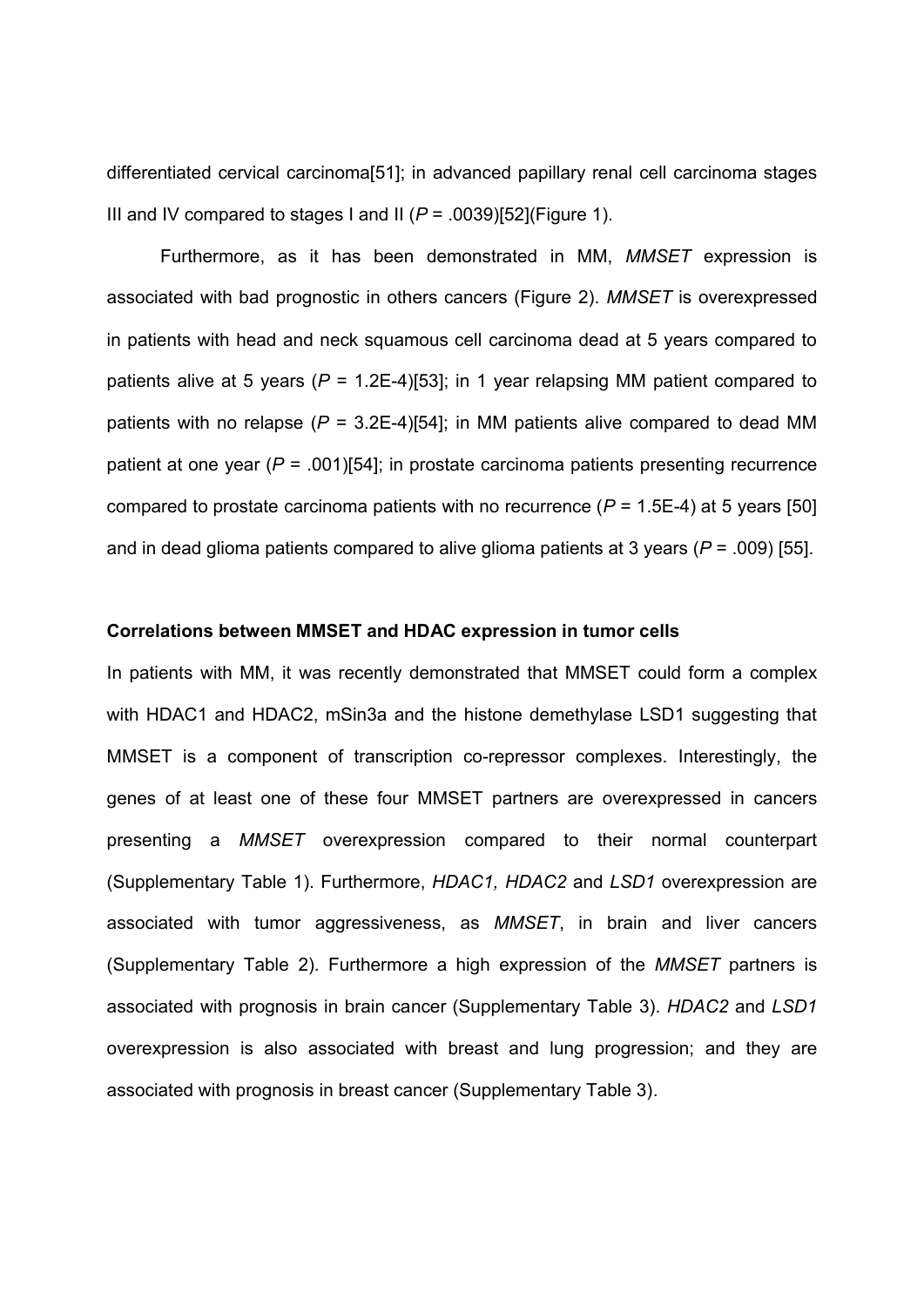### **Conclusions:**

The analysis reported here demonstrates that *MMSET* mRNA is overexpressed in at least in 15 cancers compared to their normal counterparts, and within a given tumor categories is associated with tumor progression or bad prognosis. The properties of transcriptional co-factor of MMSET appear to be associated with tumorigenesis. The identification of the targets of MMSET and their role in cell growth and survival will be key to understanding how MMSET is associated with tumor development.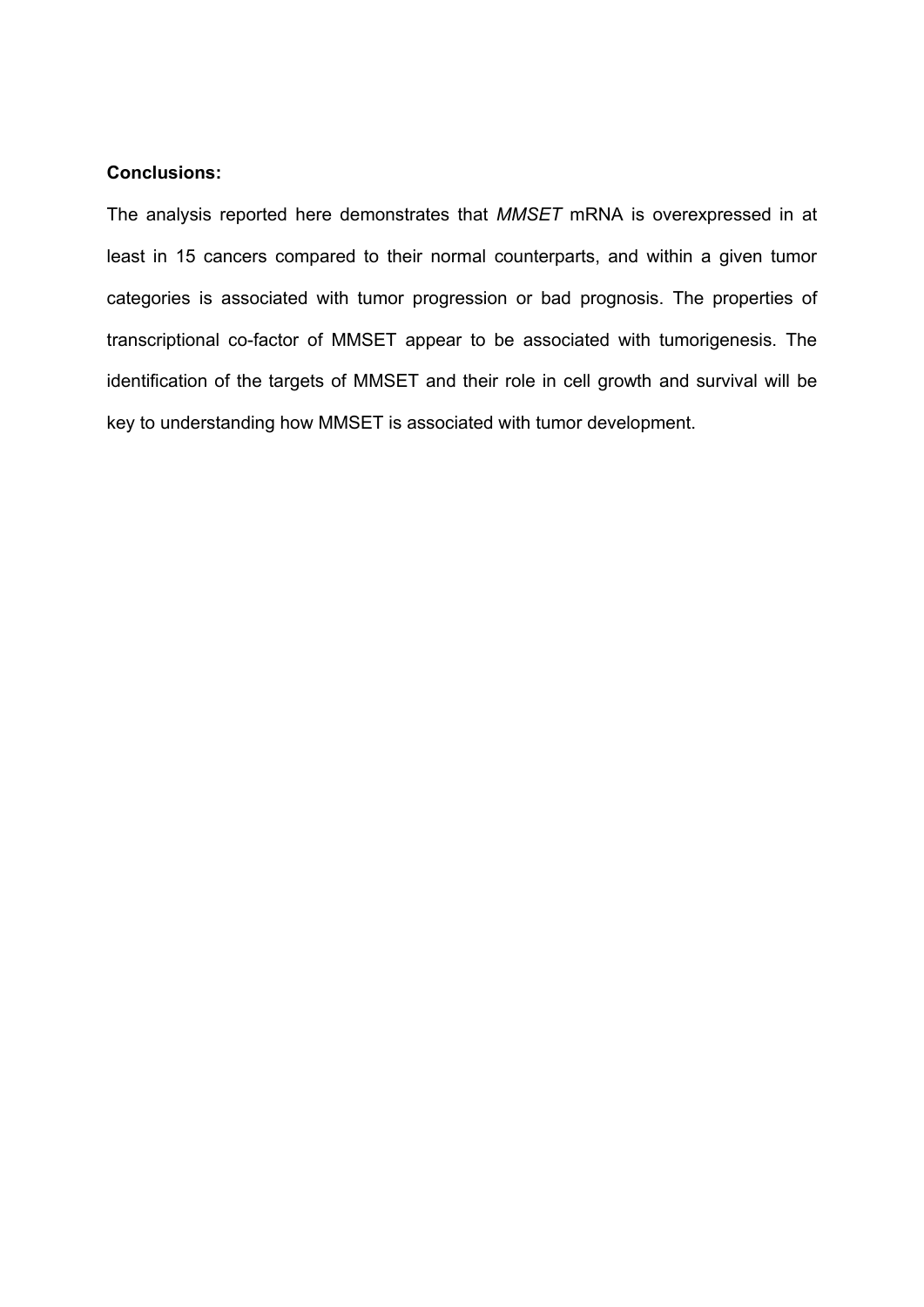## **Acknowledgements**

This work was supported by grants from the Ligue Nationale Contre le Cancer (équipe labellisée), Paris, France, from INCA (n°R07001FN) and from MSCNET European strep (N°E06005FF).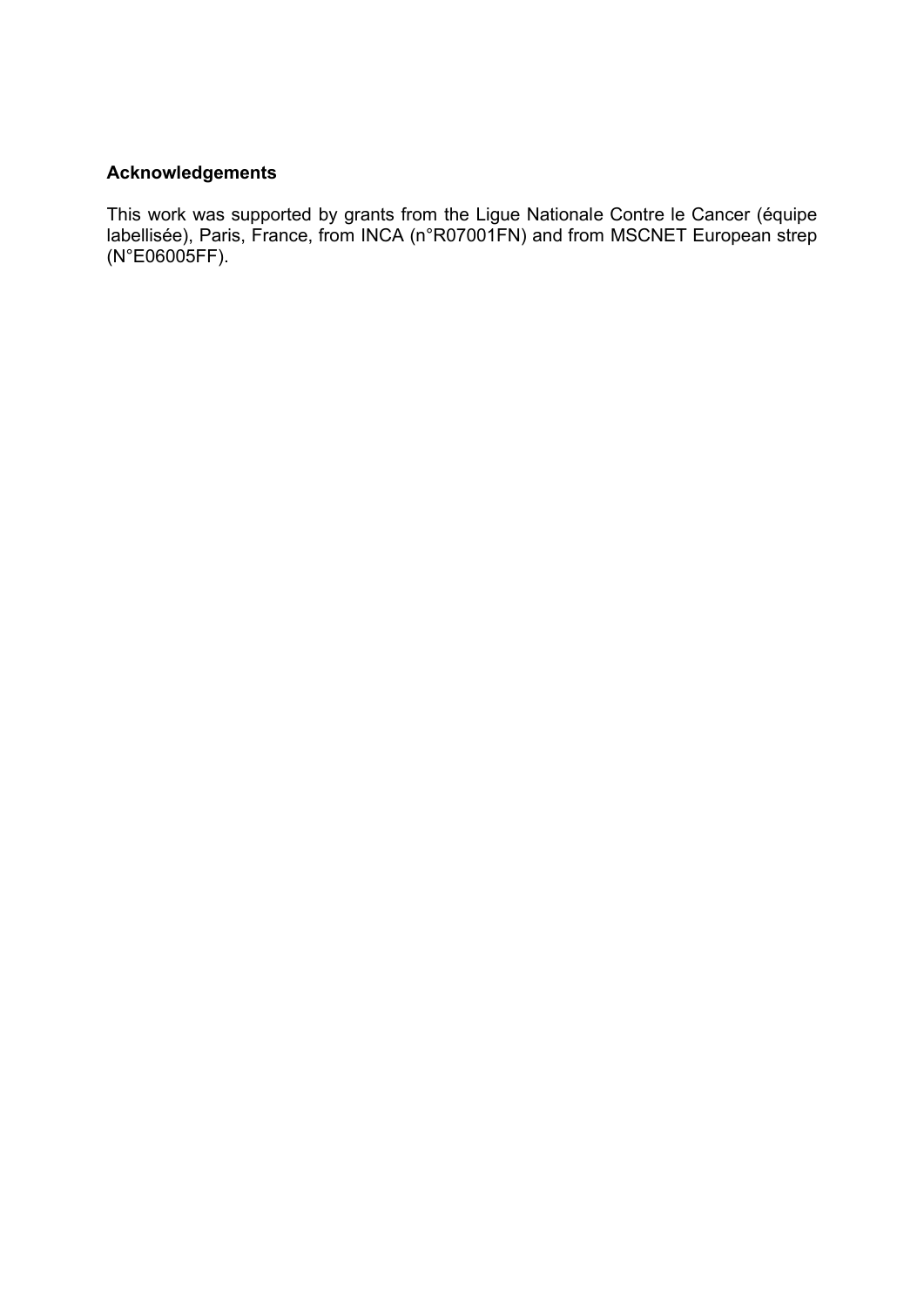### **Figure legends**

**Figure 1:** Association between MMSET expression and progression in various cancers MMSET gene expression in oligodendroglioma [9], bladder[19; 43; 44; 45], breast carcinoma [46; 47; 48; 49], prostate carcinoma[50], in hepatocellular carcinoma [15], head and neck cancer[17], cervical carcinoma[51], papillary renal cell carcinoma[52].

## **Figure 2:** Association of MMSET expression with prognosis

MMSET expression in alive patients with head and neck carcinoma, in dead patients with head and neck carcinoma [53], in MM patients with no relapse, in MM patients with relapse[54], in alive and dead patients with MM [54], in prostate carcinoma patients with no recurrence, prostate carcinoma patients with recurrence [50], in alive and dead patients with glioma [55].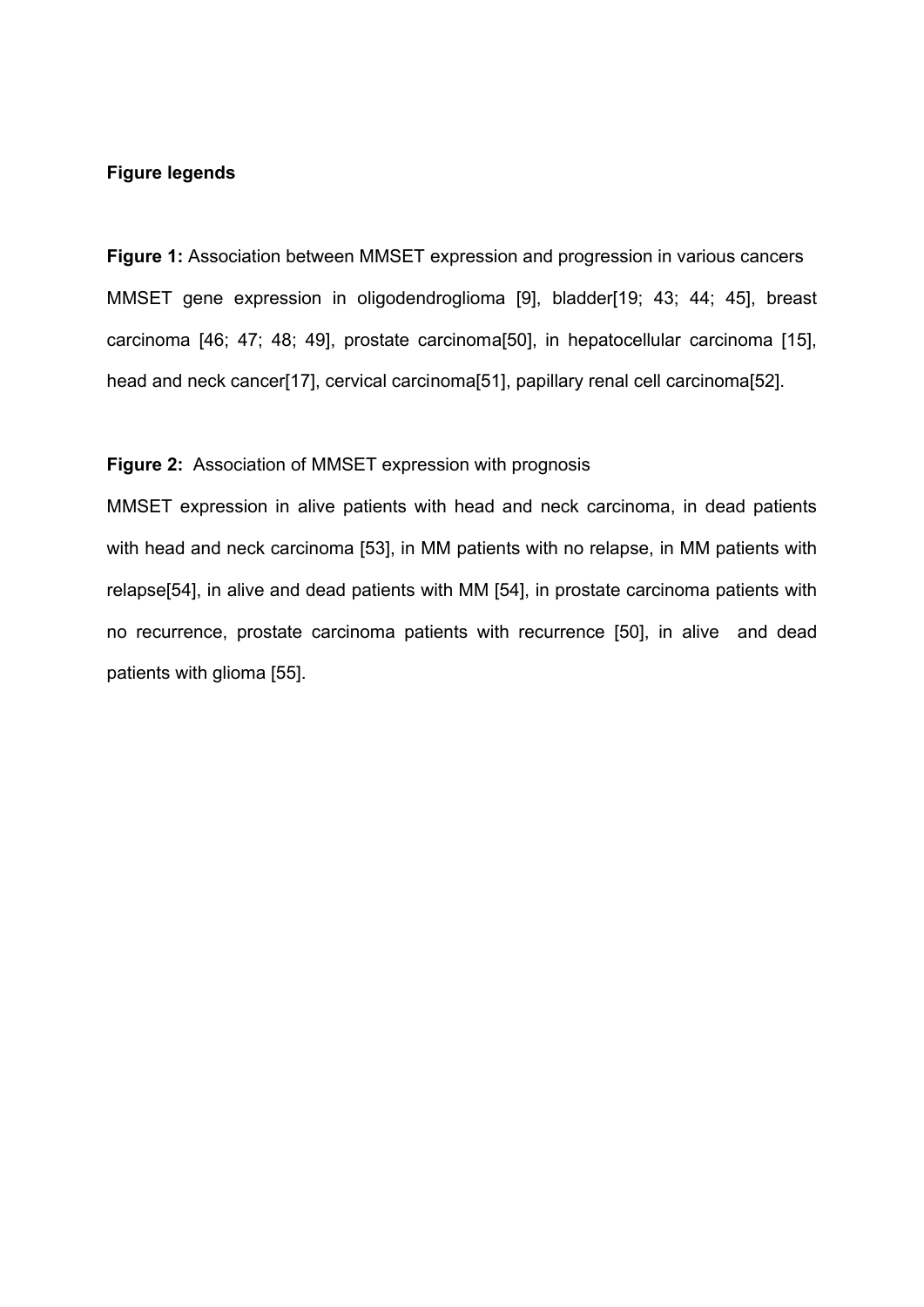### **References**

- [1] J. Lauring, A.M. Abukhdeir, H. Konishi, J.P. Garay, J.P. Gustin, Q. Wang, R.J. Arceci, W. Matsui, and B.H. Park, The multiple myeloma associated MMSET gene contributes to cellular adhesion, clonogenic growth, and tumorigenicity. Blood 111 (2008) 856-64.
- [2] P.L. Bergsagel, and W.M. Kuehl, Molecular pathogenesis and a consequent classification of multiple myeloma. J Clin Oncol 23 (2005) 6333-8.
- [3] J.J. Keats, T. Reiman, C.A. Maxwell, B.J. Taylor, L.M. Larratt, M.J. Mant, A.R. Belch, and L.M. Pilarski, In multiple myeloma, t(4;14)(p16;q32) is an adverse prognostic factor irrespective of FGFR3 expression. Blood 101 (2003) 1520-9.
- [4] J.J. Keats, C.A. Maxwell, B.J. Taylor, M.J. Hendzel, M. Chesi, P.L. Bergsagel, L.M. Larratt, M.J. Mant, T. Reiman, A.R. Belch, and L.M. Pilarski, Overexpression of transcripts originating from the MMSET locus characterizes all t(4;14)(p16;q32) positive multiple myeloma patients. Blood 105 (2005) 4060-9.
- [5] M. Santra, F. Zhan, E. Tian, B. Barlogie, and J. Shaughnessy, Jr., A subset of multiple myeloma harboring the  $t(4;14)$ (p16;q32) translocation lacks FGFR3 expression but maintains an IGH/MMSET fusion transcript. Blood 101 (2003) 2374-6.
- [6] C.B. Yoo, and P.A. Jones, Epigenetic therapy of cancer: past, present and future. Nat Rev Drug Discov 5 (2006) 37-50.
- [7] J. Marango, M. Shimoyama, H. Nishio, J.A. Meyer, D.J. Min, A. Sirulnik, Y. Martinez-Martinez, M. Chesi, P.L. Bergsagel, M.M. Zhou, S. Waxman, B.A. Leibovitch, M.J. Walsh, and J.D. Licht, The MMSET protein is a histone methyltransferase with characteristics of a transcriptional corepressor. Blood 111 (2008) 3145-54.
- [8] J.Y. Kim, H.J. Kee, N.W. Choe, S.M. Kim, G.H. Eom, H.J. Baek, H. Kook, and S.B. Seo, Multiple-myeloma-related WHSC1/MMSET isoform RE-IIBP is a histone methyltransferase with transcriptional repression activity. Mol Cell Biol 28 (2008) 2023-34.
- [9] J. Li, C. Yin, H. Okamoto, H. Mushlin, B.M. Balgley, C.S. Lee, K. Yuan, B. Ikejiri, S. Glasker, A.O. Vortmeyer, E.H. Oldfield, R.J. Weil, and Z. Zhuang, Identification of a novel proliferation-related protein, WHSC1 4a, in human gliomas. Neuro Oncol 10 (2008) 45-51.
- [10] D.R. Rhodes, J. Yu, K. Shanker, N. Deshpande, R. Varambally, D. Ghosh, T. Barrette, A. Pandey, and A.M. Chinnaiyan, ONCOMINE: a cancer microarray database and integrated data-mining platform. Neoplasia 6 (2004) 1-6.
- [11] L. Sun, A.M. Hui, Q. Su, A. Vortmeyer, Y. Kotliarov, S. Pastorino, A. Passaniti, J. Menon, J. Walling, R. Bailey, M. Rosenblum, T. Mikkelsen, and H.A. Fine, Neuronal and glioma-derived stem cell factor induces angiogenesis within the brain. Cancer Cell 9 (2006) 287-300.
- [12] P.J. French, S.M. Swagemakers, J.H. Nagel, M.C. Kouwenhoven, E. Brouwer, P. van der Spek, T.M. Luider, J.M. Kros, M.J. van den Bent, and P.A. Sillevis Smitt,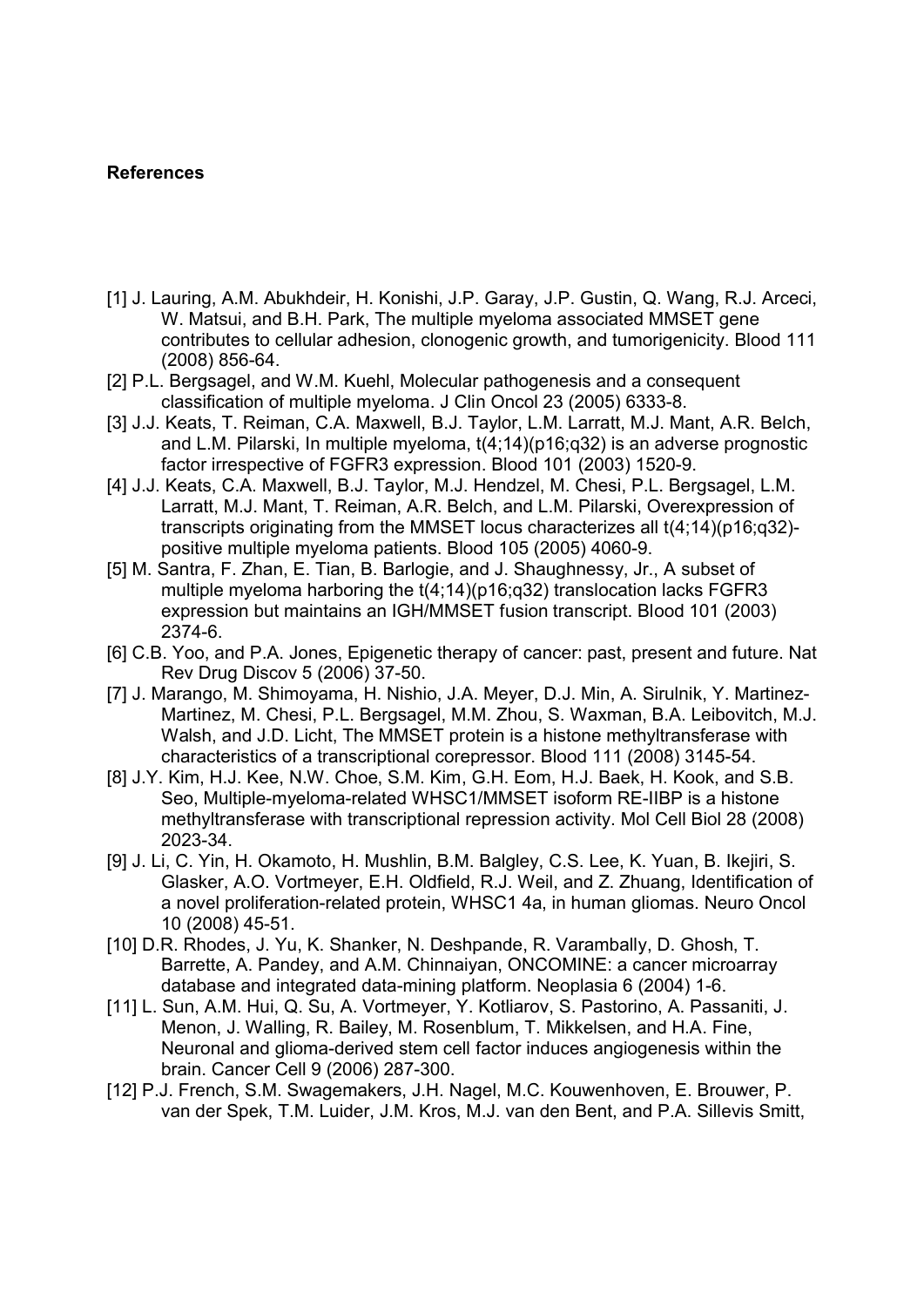Gene expression profiles associated with treatment response in oligodendrogliomas. Cancer Res 65 (2005) 11335-44.

- [13] R. Shai, T. Shi, T.J. Kremen, S. Horvath, L.M. Liau, T.F. Cloughesy, P.S. Mischel, and S.F. Nelson, Gene expression profiling identifies molecular subtypes of gliomas. Oncogene 22 (2003) 4918-23.
- [14] X. Chen, S.T. Cheung, S. So, S.T. Fan, C. Barry, J. Higgins, K.M. Lai, J. Ji, S. Dudoit, I.O. Ng, M. Van De Rijn, D. Botstein, and P.O. Brown, Gene expression patterns in human liver cancers. Mol Biol Cell 13 (2002) 1929-39.
- [15] E. Wurmbach, Y.B. Chen, G. Khitrov, W. Zhang, S. Roayaie, M. Schwartz, I. Fiel, S. Thung, V. Mazzaferro, J. Bruix, E. Bottinger, S. Friedman, S. Waxman, and J.M. Llovet, Genome-wide molecular profiles of HCV-induced dysplasia and hepatocellular carcinoma. Hepatology 45 (2007) 938-47.
- [16] A. Cromer, A. Carles, R. Millon, G. Ganguli, F. Chalmel, F. Lemaire, J. Young, D. Dembele, C. Thibault, D. Muller, O. Poch, J. Abecassis, and B. Wasylyk, Identification of genes associated with tumorigenesis and metastatic potential of hypopharyngeal cancer by microarray analysis. Oncogene 23 (2004) 2484-98.
- [17] D. Pyeon, M.A. Newton, P.F. Lambert, J.A. den Boon, S. Sengupta, C.J. Marsit, C.D. Woodworth, J.P. Connor, T.H. Haugen, E.M. Smith, K.T. Kelsey, L.P. Turek, and P. Ahlquist, Fundamental differences in cell cycle deregulation in human papillomavirus-positive and human papillomavirus-negative head/neck and cervical cancers. Cancer Res 67 (2007) 4605-19.
- [18] M. Sanchez-Carbayo, N.D. Socci, J. Lozano, F. Saint, and C. Cordon-Cardo, Defining molecular profiles of poor outcome in patients with invasive bladder cancer using oligonucleotide microarrays. J Clin Oncol 24 (2006) 778-89.
- [19] L. Dyrskjot, M. Kruhoffer, T. Thykjaer, N. Marcussen, J.L. Jensen, K. Moller, and T.F. Orntoft, Gene expression in the urinary bladder: a common carcinoma in situ gene expression signature exists disregarding histopathological classification. Cancer Res 64 (2004) 4040-8.
- [20] D.H. Ki, H.C. Jeung, C.H. Park, S.H. Kang, G.Y. Lee, W.S. Lee, N.K. Kim, H.C. Chung, and S.Y. Rha, Whole genome analysis for liver metastasis gene signatures in colorectal cancer. Int J Cancer 121 (2007) 2005-12.
- [21] E.T. Kimchi, M.C. Posner, J.O. Park, T.E. Darga, M. Kocherginsky, T. Karrison, J. Hart, K.D. Smith, J.J. Mezhir, R.R. Weichselbaum, and N.N. Khodarev, Progression of Barrett's metaplasia to adenocarcinoma is associated with the suppression of the transcriptional programs of epidermal differentiation. Cancer Res 65 (2005) 3146-54.
- [22] A.L. Richardson, Z.C. Wang, A. De Nicolo, X. Lu, M. Brown, A. Miron, X. Liao, J.D. Iglehart, D.M. Livingston, and S. Ganesan, X chromosomal abnormalities in basal-like human breast cancer. Cancer Cell 9 (2006) 121-32.
- [23] A. Andersson, C. Ritz, D. Lindgren, P. Eden, C. Lassen, J. Heldrup, T. Olofsson, J. Rade, M. Fontes, A. Porwit-Macdonald, M. Behrendtz, M. Hoglund, B. Johansson, and T. Fioretos, Microarray-based classification of a consecutive series of 121 childhood acute leukemias: prediction of leukemic and genetic subtype as well as of minimal residual disease status. Leukemia 21 (2007) 1198- 203.
- [24] A. Bhattacharjee, W.G. Richards, J. Staunton, C. Li, S. Monti, P. Vasa, C. Ladd, J. Beheshti, R. Bueno, M. Gillette, M. Loda, G. Weber, E.J. Mark, E.S. Lander, W.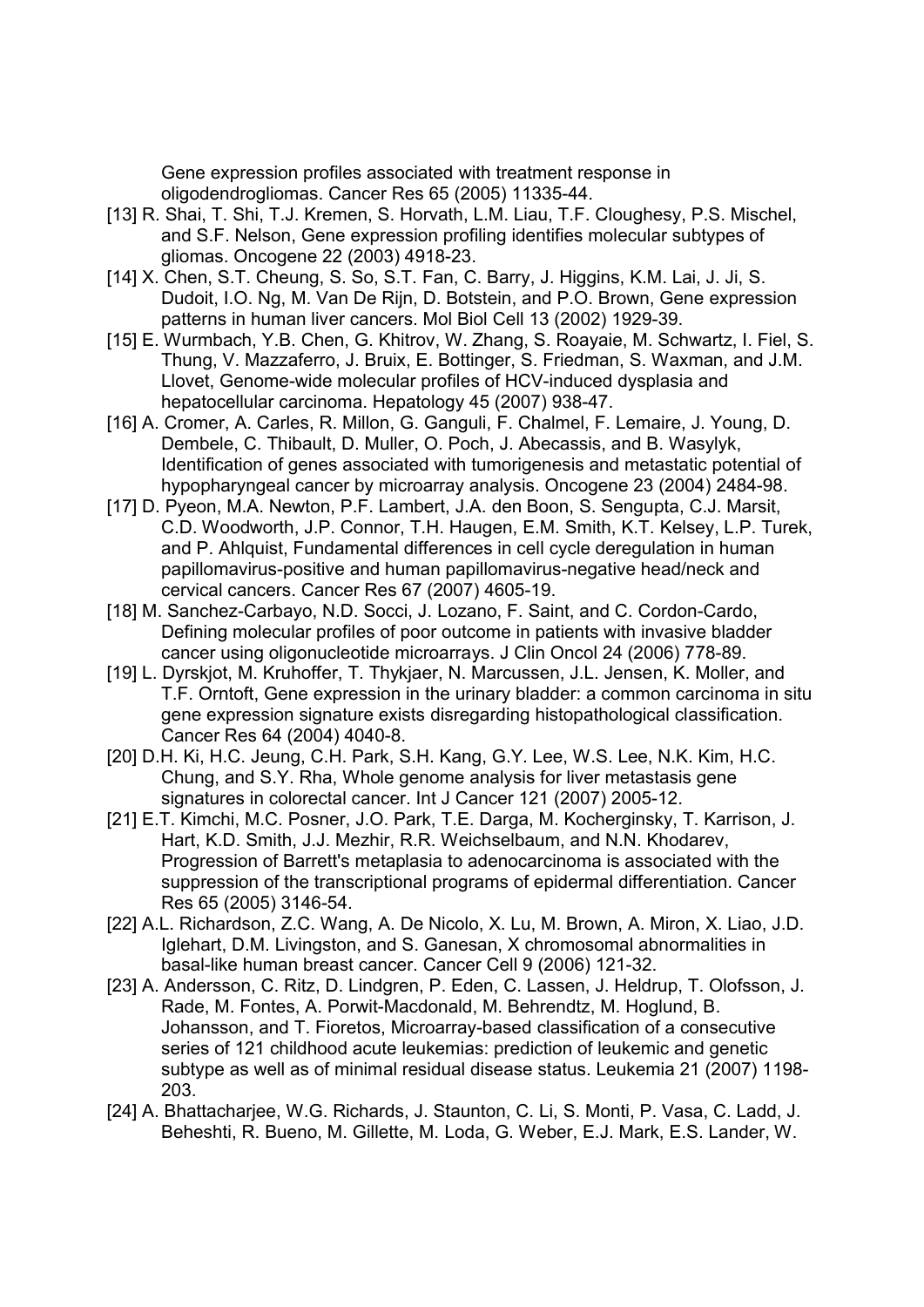Wong, B.E. Johnson, T.R. Golub, D.J. Sugarbaker, and M. Meyerson, Classification of human lung carcinomas by mRNA expression profiling reveals distinct adenocarcinoma subclasses. Proc Natl Acad Sci U S A 98 (2001) 13790- 5.

- [25] S. Wachi, K. Yoneda, and R. Wu, Interactome-transcriptome analysis reveals the high centrality of genes differentially expressed in lung cancer tissues. Bioinformatics 21 (2005) 4205-8.
- [26] L.J. Su, C.W. Chang, Y.C. Wu, K.C. Chen, C.J. Lin, S.C. Liang, C.H. Lin, J. Whang-Peng, S.L. Hsu, C.H. Chen, and C.Y. Huang, Selection of DDX5 as a novel internal control for Q-RT-PCR from microarray data using a block bootstrap resampling scheme. BMC Genomics 8 (2007) 140.
- [27] K. Basso, A.A. Margolin, G. Stolovitzky, U. Klein, R. Dalla-Favera, and A. Califano, Reverse engineering of regulatory networks in human B cells. Nat Genet 37 (2005) 382-90.
- [28] K.S. Hoek, N.C. Schlegel, P. Brafford, A. Sucker, S. Ugurel, R. Kumar, B.L. Weber, K.L. Nathanson, D.J. Phillips, M. Herlyn, D. Schadendorf, and R. Dummer, Metastatic potential of melanomas defined by specific gene expression profiles with no BRAF signature. Pigment Cell Res 19 (2006) 290-302.
- [29] D. Talantov, A. Mazumder, J.X. Yu, T. Briggs, Y. Jiang, J. Backus, D. Atkins, and Y. Wang, Novel genes associated with malignant melanoma but not benign melanocytic lesions. Clin Cancer Res 11 (2005) 7234-42.
- [30] C. Haqq, M. Nosrati, D. Sudilovsky, J. Crothers, D. Khodabakhsh, B.L. Pulliam, S. Federman, J.R. Miller, 3rd, R.E. Allen, M.I. Singer, S.P. Leong, B.M. Ljung, R.W. Sagebiel, and M. Kashani-Sabet, The gene expression signatures of melanoma progression. Proc Natl Acad Sci U S A 102 (2005) 6092-7.
- [31] F. Zhan, B. Barlogie, V. Arzoumanian, Y. Huang, D.R. Williams, K. Hollmig, M. Pineda-Roman, G. Tricot, F. van Rhee, M. Zangari, M. Dhodapkar, and J.D. Shaughnessy, Jr., Gene-expression signature of benign monoclonal gammopathy evident in multiple myeloma is linked to good prognosis. Blood 109 (2007) 1692- 700.
- [32] J. Lapointe, C. Li, J.P. Higgins, M. van de Rijn, E. Bair, K. Montgomery, M. Ferrari, L. Egevad, W. Rayford, U. Bergerheim, P. Ekman, A.M. DeMarzo, R. Tibshirani, D. Botstein, P.O. Brown, J.D. Brooks, and J.R. Pollack, Gene expression profiling identifies clinically relevant subtypes of prostate cancer. Proc Natl Acad Sci U S A 101 (2004) 811-6.
- [33] S. Nanni, C. Priolo, A. Grasselli, M. D'Eletto, R. Merola, F. Moretti, M. Gallucci, P. De Carli, S. Sentinelli, A.M. Cianciulli, M. Mottolese, P. Carlini, D. Arcelli, M. Helmer-Citterich, C. Gaetano, M. Loda, A. Pontecorvi, S. Bacchetti, A. Sacchi, and A. Farsetti, Epithelial-restricted gene profile of primary cultures from human prostate tumors: a molecular approach to predict clinical behavior of prostate cancer. Mol Cancer Res 4 (2006) 79-92.
- [34] S.M. Dhanasekaran, A. Dash, J. Yu, I.P. Maine, B. Laxman, S.A. Tomlins, C.J. Creighton, A. Menon, M.A. Rubin, and A.M. Chinnaiyan, Molecular profiling of human prostate tissues: insights into gene expression patterns of prostate development during puberty. FASEB J 19 (2005) 243-5.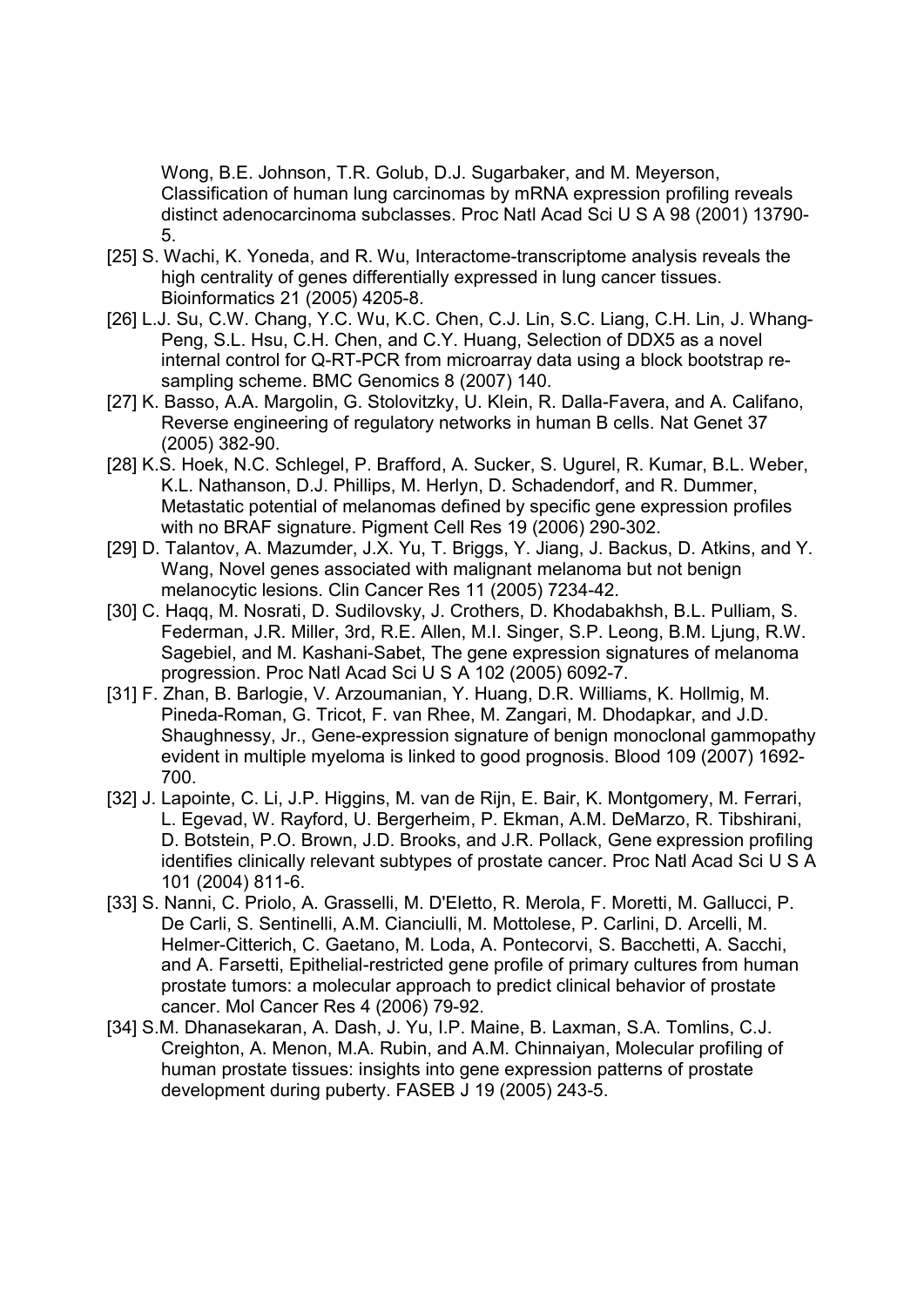- [35] D.K. Vanaja, J.C. Cheville, S.J. Iturria, and C.Y. Young, Transcriptional silencing of zinc finger protein 185 identified by expression profiling is associated with prostate cancer progression. Cancer Res 63 (2003) 3877-82.
- [36] S.A. Tomlins, R. Mehra, D.R. Rhodes, X. Cao, L. Wang, S.M. Dhanasekaran, S. Kalyana-Sundaram, J.T. Wei, M.A. Rubin, K.J. Pienta, R.B. Shah, and A.M. Chinnaiyan, Integrative molecular concept modeling of prostate cancer progression. Nat Genet 39 (2007) 41-51.
- [37] Y.P. Yu, D. Landsittel, L. Jing, J. Nelson, B. Ren, L. Liu, C. McDonald, R. Thomas, R. Dhir, S. Finkelstein, G. Michalopoulos, M. Becich, and J.H. Luo, Gene expression alterations in prostate cancer predicting tumor aggression and preceding development of malignancy. J Clin Oncol 22 (2004) 2790-9.
- [38] P. Liu, S. Ramachandran, M. Ali Seyed, C.D. Scharer, N. Laycock, W.B. Dalton, H. Williams, S. Karanam, M.W. Datta, D.L. Jaye, and C.S. Moreno, Sex-determining region Y box 4 is a transforming oncogene in human prostate cancer cells. Cancer Res 66 (2006) 4011-9.
- [39] R.I. Skotheim, G.E. Lind, O. Monni, J.M. Nesland, V.M. Abeler, S.D. Fossa, N. Duale, G. Brunborg, O. Kallioniemi, P.W. Andrews, and R.A. Lothe, Differentiation of human embryonal carcinomas in vitro and in vivo reveals expression profiles relevant to normal development. Cancer Res 65 (2005) 5588-98.
- [40] N.D. Hendrix, R. Wu, R. Kuick, D.R. Schwartz, E.R. Fearon, and K.R. Cho, Fibroblast growth factor 9 has oncogenic activity and is a downstream target of Wnt signaling in ovarian endometrioid adenocarcinomas. Cancer Res 66 (2006) 1354-62.
- [41] K.H. Lu, A.P. Patterson, L. Wang, R.T. Marquez, E.N. Atkinson, K.A. Baggerly, L.R. Ramoth, D.G. Rosen, J. Liu, I. Hellstrom, D. Smith, L. Hartmann, D. Fishman, A. Berchuck, R. Schmandt, R. Whitaker, D.M. Gershenson, G.B. Mills, and R.C. Bast, Jr., Selection of potential markers for epithelial ovarian cancer with gene expression arrays and recursive descent partition analysis. Clin Cancer Res 10 (2004) 3291-300.
- [42] M.L. Gumz, H. Zou, P.A. Kreinest, A.C. Childs, L.S. Belmonte, S.N. LeGrand, K.J. Wu, B.A. Luxon, M. Sinha, A.S. Parker, L.Z. Sun, D.A. Ahlquist, C.G. Wood, and J.A. Copland, Secreted frizzled-related protein 1 loss contributes to tumor phenotype of clear cell renal cell carcinoma. Clin Cancer Res 13 (2007) 4740-9.
- [43] D. Lindgren, F. Liedberg, A. Andersson, G. Chebil, S. Gudjonsson, A. Borg, W. Mansson, T. Fioretos, and M. Hoglund, Molecular characterization of early-stage bladder carcinomas by expression profiles, FGFR3 mutation status, and loss of 9q. Oncogene 25 (2006) 2685-96.
- [44] N. Stransky, C. Vallot, F. Reyal, I. Bernard-Pierrot, S.G. de Medina, R. Segraves, Y. de Rycke, P. Elvin, A. Cassidy, C. Spraggon, A. Graham, J. Southgate, B. Asselain, Y. Allory, C.C. Abbou, D.G. Albertson, J.P. Thiery, D.K. Chopin, D. Pinkel, and F. Radvanyi, Regional copy number-independent deregulation of transcription in cancer. Nat Genet 38 (2006) 1386-96.
- [45] L. Dyrskjot, K. Zieger, M. Kruhoffer, T. Thykjaer, J.L. Jensen, H. Primdahl, N. Aziz, N. Marcussen, K. Moller, and T.F. Orntoft, A molecular signature in superficial bladder carcinoma predicts clinical outcome. Clin Cancer Res 11 (2005) 4029-36.
- [46] A.V. Ivshina, J. George, O. Senko, B. Mow, T.C. Putti, J. Smeds, T. Lindahl, Y. Pawitan, P. Hall, H. Nordgren, J.E. Wong, E.T. Liu, J. Bergh, V.A. Kuznetsov, and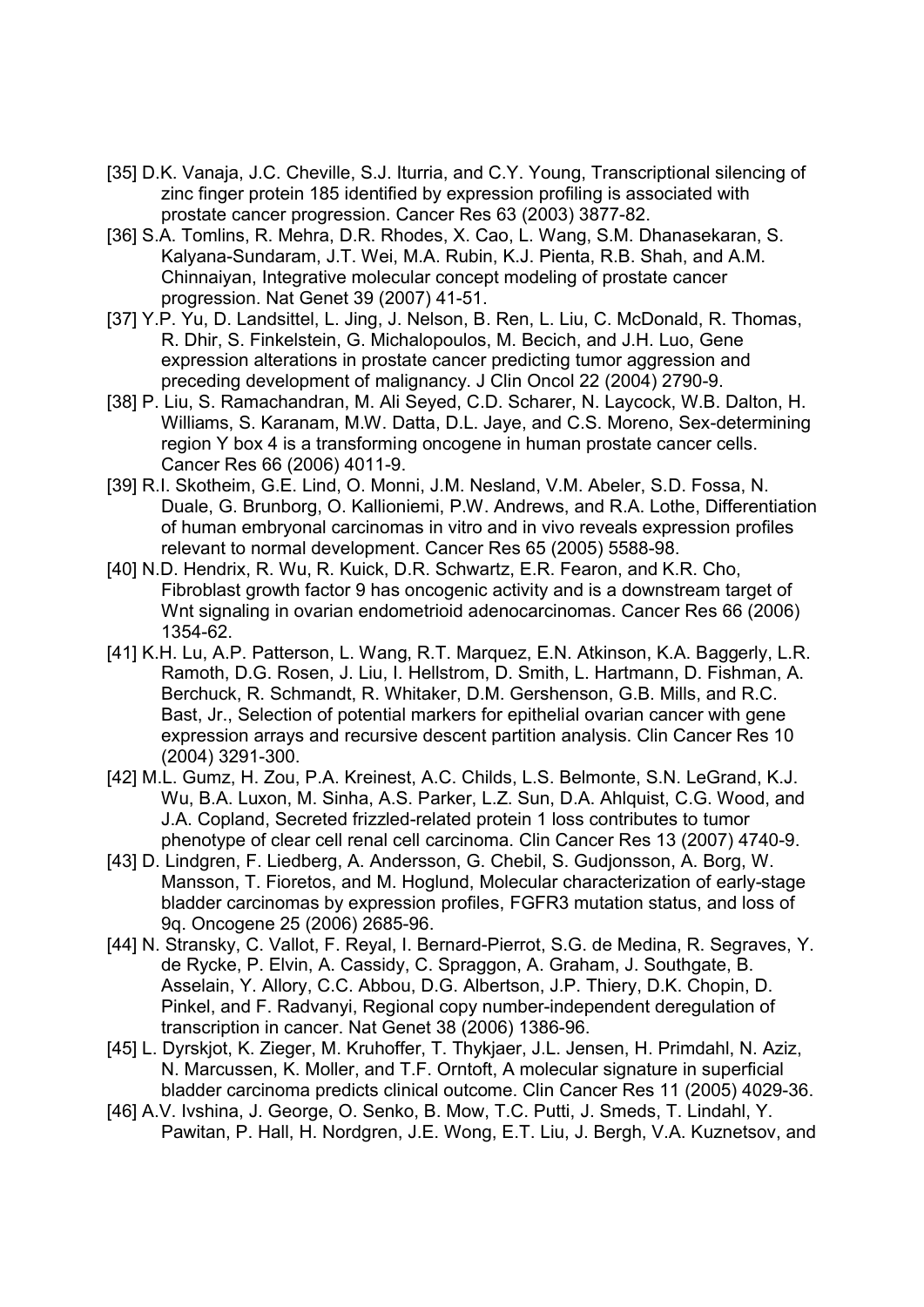L.D. Miller, Genetic reclassification of histologic grade delineates new clinical subtypes of breast cancer. Cancer Res 66 (2006) 10292-301.

- [47] L.D. Miller, J. Smeds, J. George, V.B. Vega, L. Vergara, A. Ploner, Y. Pawitan, P. Hall, S. Klaar, E.T. Liu, and J. Bergh, An expression signature for p53 status in human breast cancer predicts mutation status, transcriptional effects, and patient survival. Proc Natl Acad Sci U S A 102 (2005) 13550-5.
- [48] C. Ginestier, N. Cervera, P. Finetti, S. Esteyries, B. Esterni, J. Adelaide, L. Xerri, P. Viens, J. Jacquemier, E. Charafe-Jauffret, M. Chaffanet, D. Birnbaum, and F. Bertucci, Prognosis and gene expression profiling of 20q13-amplified breast cancers. Clin Cancer Res 12 (2006) 4533-44.
- [49] H. Zhao, A. Langerod, Y. Ji, K.W. Nowels, J.M. Nesland, R. Tibshirani, I.K. Bukholm, R. Karesen, D. Botstein, A.L. Borresen-Dale, and S.S. Jeffrey, Different gene expression patterns in invasive lobular and ductal carcinomas of the breast. Mol Biol Cell 15 (2004) 2523-36.
- [50] G.V. Glinsky, A.B. Glinskii, A.J. Stephenson, R.M. Hoffman, and W.L. Gerald, Gene expression profiling predicts clinical outcome of prostate cancer. J Clin Invest 113 (2004) 913-23.
- [51] B. Bachtiary, P.C. Boutros, M. Pintilie, W. Shi, C. Bastianutto, J.H. Li, J. Schwock, W. Zhang, L.Z. Penn, I. Jurisica, A. Fyles, and F.F. Liu, Gene expression profiling in cervical cancer: an exploration of intratumor heterogeneity. Clin Cancer Res 12 (2006) 5632-40.
- [52] X.J. Yang, M.H. Tan, H.L. Kim, J.A. Ditlev, M.W. Betten, C.E. Png, E.J. Kort, K. Futami, K.A. Furge, M. Takahashi, H.O. Kanayama, P.H. Tan, B.S. Teh, C. Luan, K. Wang, M. Pins, M. Tretiakova, J. Anema, R. Kahnoski, T. Nicol, W. Stadler, N.G. Vogelzang, R. Amato, D. Seligson, R. Figlin, A. Belldegrun, C.G. Rogers, and B.T. Teh, A molecular classification of papillary renal cell carcinoma. Cancer Res 65 (2005) 5628-37.
- [53] C.H. Chung, J.S. Parker, G. Karaca, J. Wu, W.K. Funkhouser, D. Moore, D. Butterfoss, D. Xiang, A. Zanation, X. Yin, W.W. Shockley, M.C. Weissler, L.G. Dressler, C.G. Shores, W.G. Yarbrough, and C.M. Perou, Molecular classification of head and neck squamous cell carcinomas using patterns of gene expression. Cancer Cell 5 (2004) 489-500.
- [54] D.R. Carrasco, G. Tonon, Y. Huang, Y. Zhang, R. Sinha, B. Feng, J.P. Stewart, F. Zhan, D. Khatry, M. Protopopova, A. Protopopov, K. Sukhdeo, I. Hanamura, O. Stephens, B. Barlogie, K.C. Anderson, L. Chin, J.D. Shaughnessy, Jr., C. Brennan, and R.A. Depinho, High-resolution genomic profiles define distinct clinico-pathogenetic subgroups of multiple myeloma patients. Cancer Cell 9 (2006) 313-25.
- [55] W.A. Freije, F.E. Castro-Vargas, Z. Fang, S. Horvath, T. Cloughesy, L.M. Liau, P.S. Mischel, and S.F. Nelson, Gene expression profiling of gliomas strongly predicts survival. Cancer Res 64 (2004) 6503-10.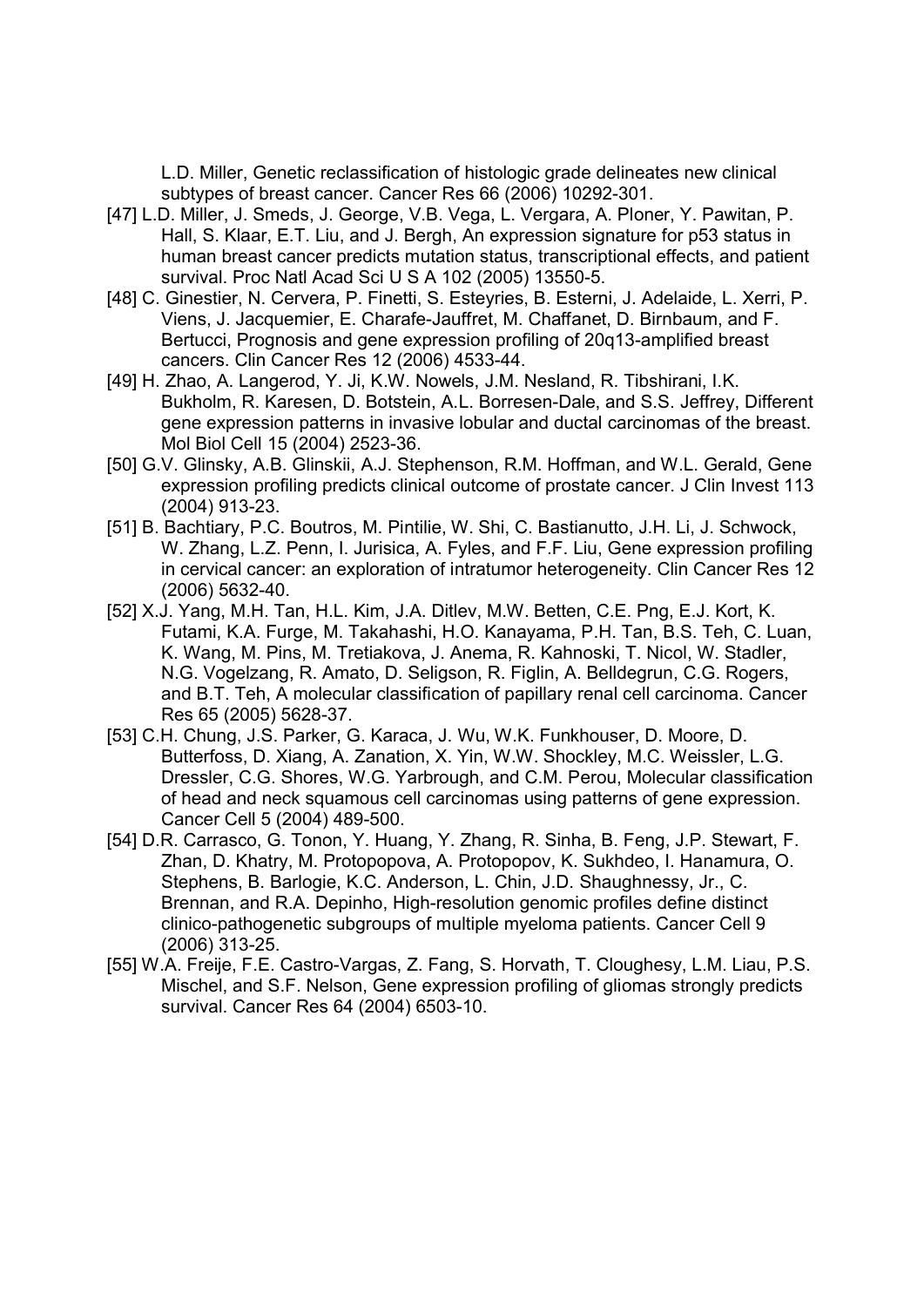|                |                 | Gene overexpression compared to normal tissue<br>counterpart |            |            |           |                    |  |
|----------------|-----------------|--------------------------------------------------------------|------------|------------|-----------|--------------------|--|
| <b>Tissue</b>  | <b>Datasets</b> | <b>MMSET</b>                                                 | HDAC1      | HDAC2      | LSD1      | SIN <sub>3</sub> A |  |
| Myeloma        | 8               | <b>Yes</b>                                                   | No         | <b>Yes</b> | <b>No</b> | Yes                |  |
| Leukemia       | 33              | <b>Yes</b>                                                   | Yes        | Yes        | Yes       | <b>No</b>          |  |
| Lymphoma       | 16              | Yes                                                          | Yes        | Yes        | Yes       | No                 |  |
| <b>Bladder</b> | 8               | <b>Yes</b>                                                   | <b>Yes</b> | Yes        | Yes       | No                 |  |
| <b>Blood</b>   | $\overline{2}$  | No                                                           | No         | No         | <b>No</b> | No                 |  |
| <b>Brain</b>   | 23              | Yes                                                          | <b>Yes</b> | Yes        | Yes       | No                 |  |
| <b>Breast</b>  | 44              | <b>Yes</b>                                                   | No         | Yes        | No        | No                 |  |
| Cervix         | 1               | No                                                           | No         | No         | No        | <b>No</b>          |  |
| Chondrosarcoma | 1               | No                                                           | No         | No         | No        | <b>No</b>          |  |
| Colon          | 12              | Yes                                                          | No         | Yes        | <b>No</b> | <b>No</b>          |  |
| Endocrine      | 1               | No                                                           | No         | No         | No        | <b>No</b>          |  |
| Endometrium    | 4               | <b>No</b>                                                    | Yes        | No         | <b>No</b> | <b>No</b>          |  |
| Esophagus      | 4               | <b>Yes</b>                                                   | No         | Yes        | No        | <b>No</b>          |  |
| Gastric        | 5               | No                                                           | <b>No</b>  | Yes        | No        | <b>No</b>          |  |
| Head & Neck    | 5               | Yes                                                          | <b>Yes</b> | Yes        | Yes       | Yes                |  |
| Liver          | 4               | <b>Yes</b>                                                   | Yes        | Yes        | Yes       | <b>No</b>          |  |
| Lung           | 16              | <b>Yes</b>                                                   | Yes        | Yes        | Yes       | <b>No</b>          |  |
| Melanoma       | 10              | <b>Yes</b>                                                   | Yes        | Yes        | Yes       | <b>No</b>          |  |
| Mesothelioma   | 3               | No                                                           | No         | No         | No        | <b>No</b>          |  |
| Muscle         | $\overline{2}$  | No                                                           | No         | No         | No        | <b>No</b>          |  |
| Neuroblastoma  | $\overline{2}$  | No                                                           | No         | No         | No        | No                 |  |
| Oral           | 1               | <b>No</b>                                                    | <b>No</b>  | Yes        | <b>No</b> | <b>No</b>          |  |
| Ovarian        | 14              | <b>Yes</b>                                                   | Yes        | No         | No        | No                 |  |
| Pancreas       | 6               | No                                                           | <b>Yes</b> | No         | No        | No                 |  |
| Parathyroid    | 1               | No                                                           | No         | No         | No        | No                 |  |
| Prostate       | 20              | Yes                                                          | Yes        | Yes        | Yes       | No                 |  |
| Rectum         | $\overline{2}$  | No                                                           | No         | No         | No        | <b>No</b>          |  |
| Renal          | 11              | <b>Yes</b>                                                   | No         | No         | Yes       | No                 |  |
| Salivary Gland | 1               | No                                                           | No         | Yes        | No        | No                 |  |
| Sarcoma        | 11              | No                                                           | No         | No         | No        | No                 |  |
| Seminoma       | 1               | No                                                           | yes        | No         | No        | No                 |  |
| Skin           | 1               | No                                                           | No         | No         | No        | <b>No</b>          |  |
| <b>Testis</b>  | 1               | <b>Yes</b>                                                   | No         | No         | No        | Yes                |  |
| <b>Thyroid</b> | $\mathbf 1$     | No                                                           | No         | $No$       | No        | <b>No</b>          |  |
| <b>Uterus</b>  | 1               | No                                                           | No         | No         | No        | No                 |  |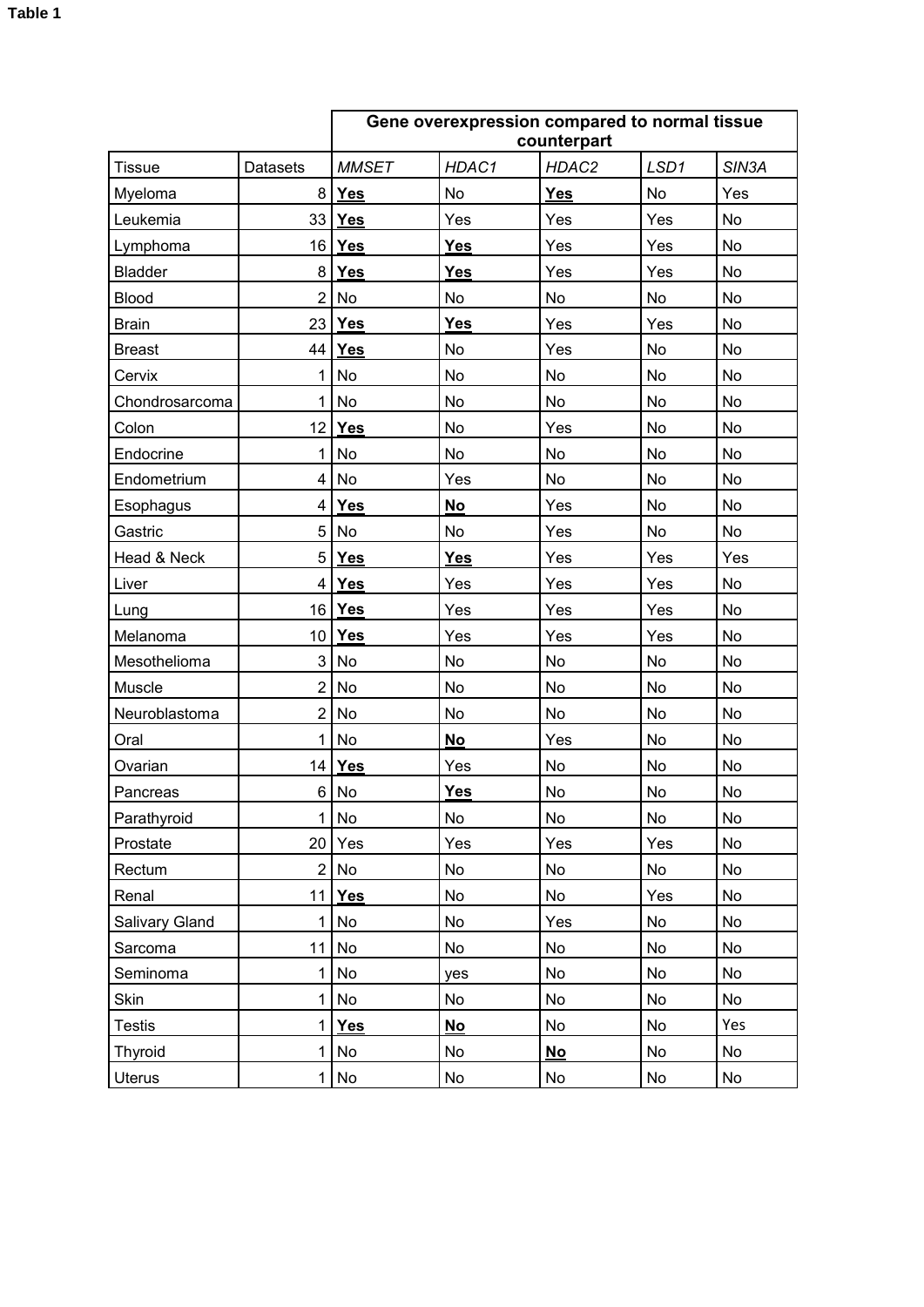## **Table 1**

Expression of *MMSET, HDAC1, HDAC2, LSD1, Sin3A* in human tumor types to that of their normal tissue counterparts using publicly available gene expression data, including the Oncomine Cancer Microarray database.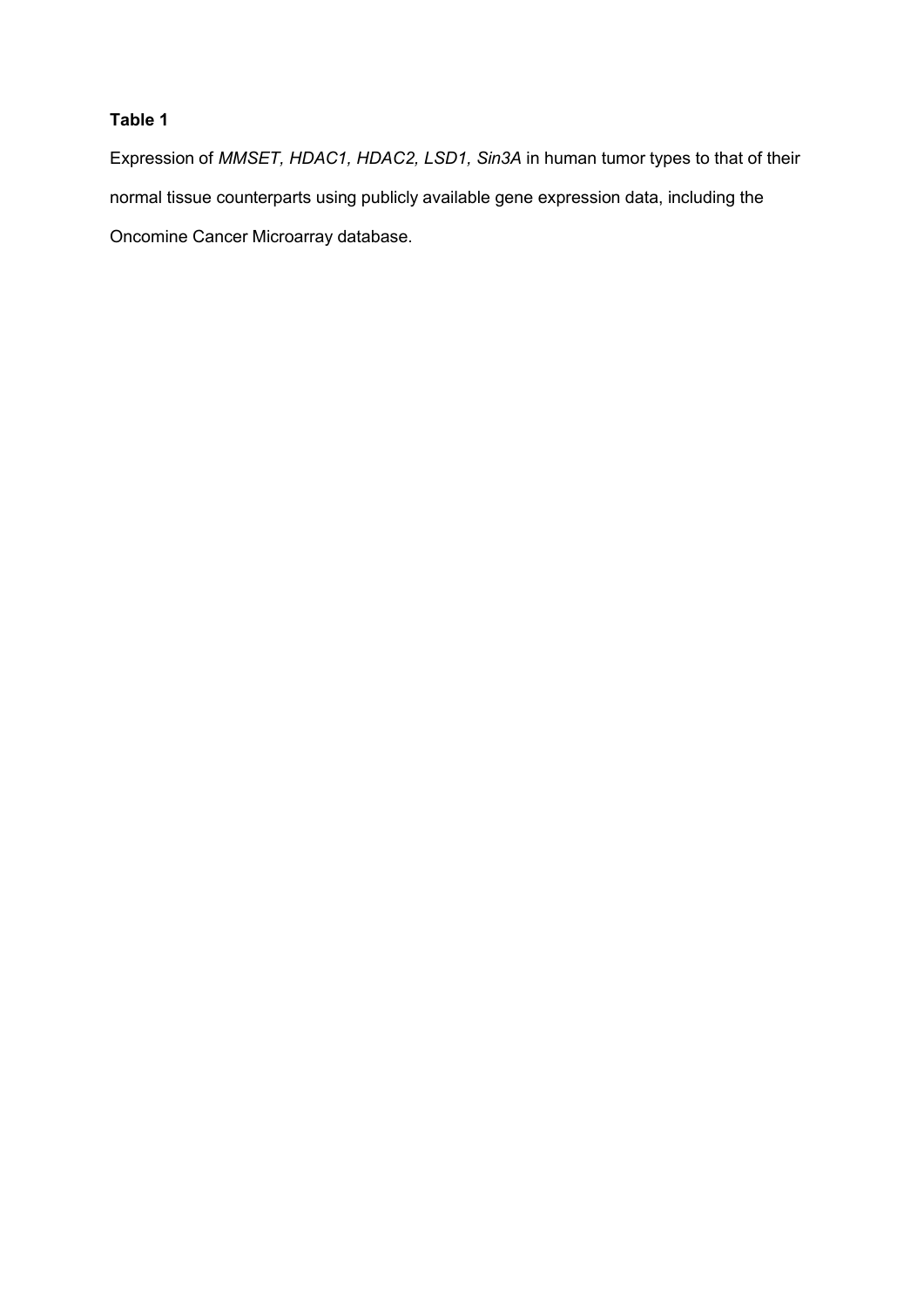

# Figure 1 : Association of MMSET expression with tumor grade



**Superficial Bladder Carcinoma - Grade** 



**Bladder
Carcinoma
‐
Grade** 



1.5 *P
=
2.2E‐6*

**Breast
Carcinoma
‐
Elston
Grade** 



*Ivshina
et
al.
Cancer
Res
2006* 



Sanchez-Carbayo et al. J Clin Oncol 2006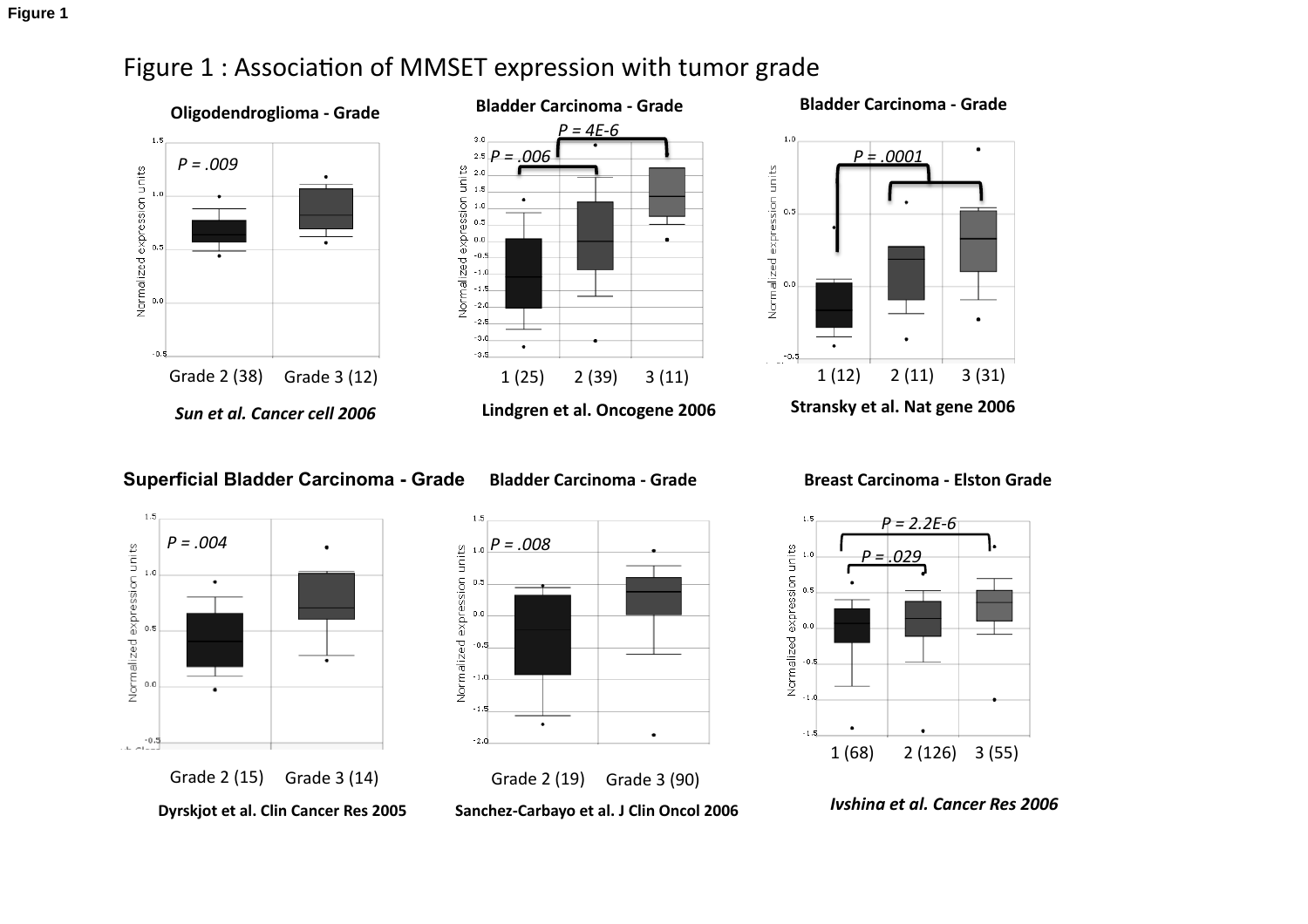

**Wurmbach
et
al.
Hepatology
2007** 

*Glinsky
et
al.* **J
Clin
Invest
2004**

**Pyeon
et
al.
Cancer
Res
2007**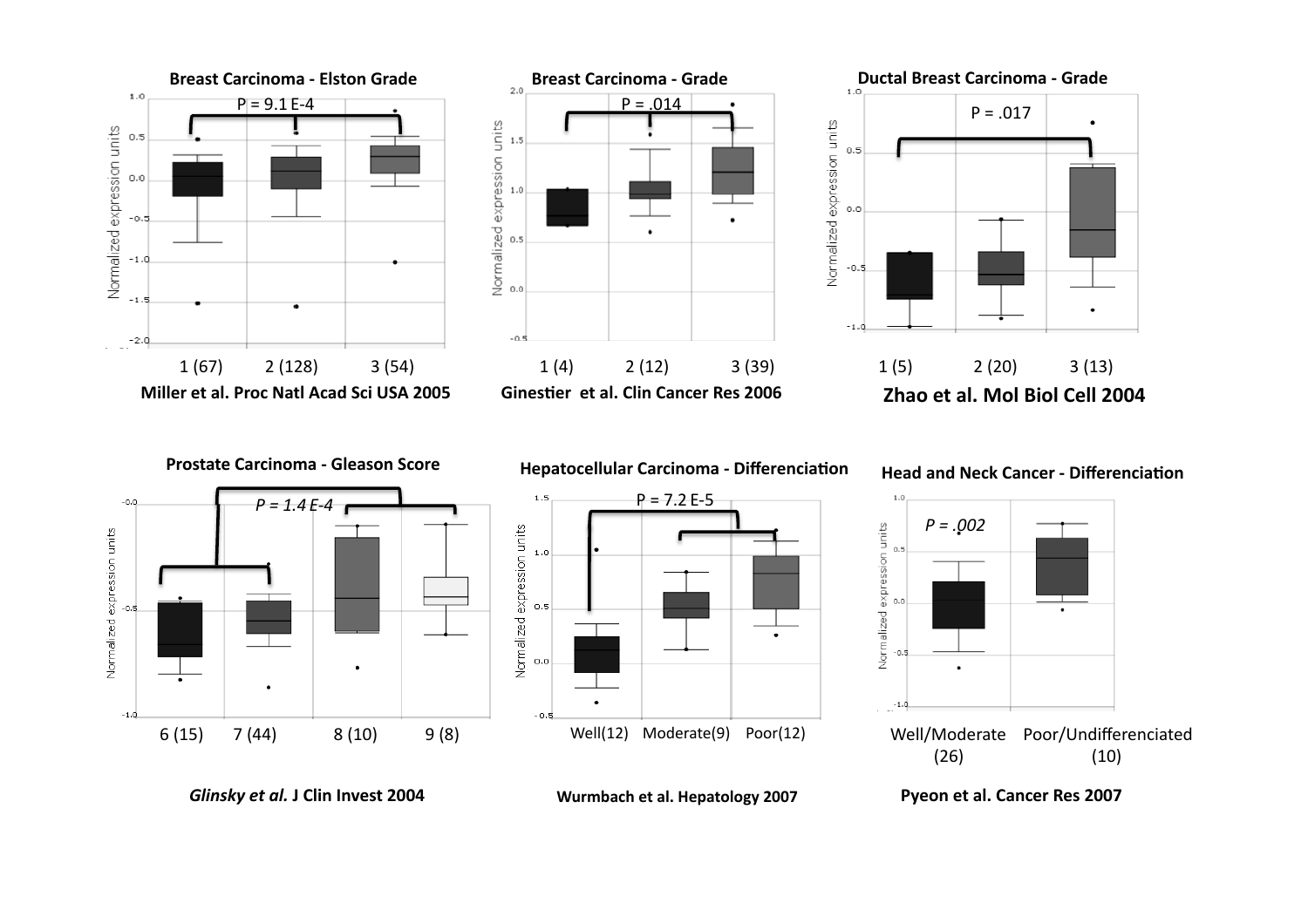## **Cervical Carcinoma - Differentiation**

**Papillary
Renal
Cell
Carcinoma
‐
Stage** 





**Yang
et
al.
Cancer
Res
2005**